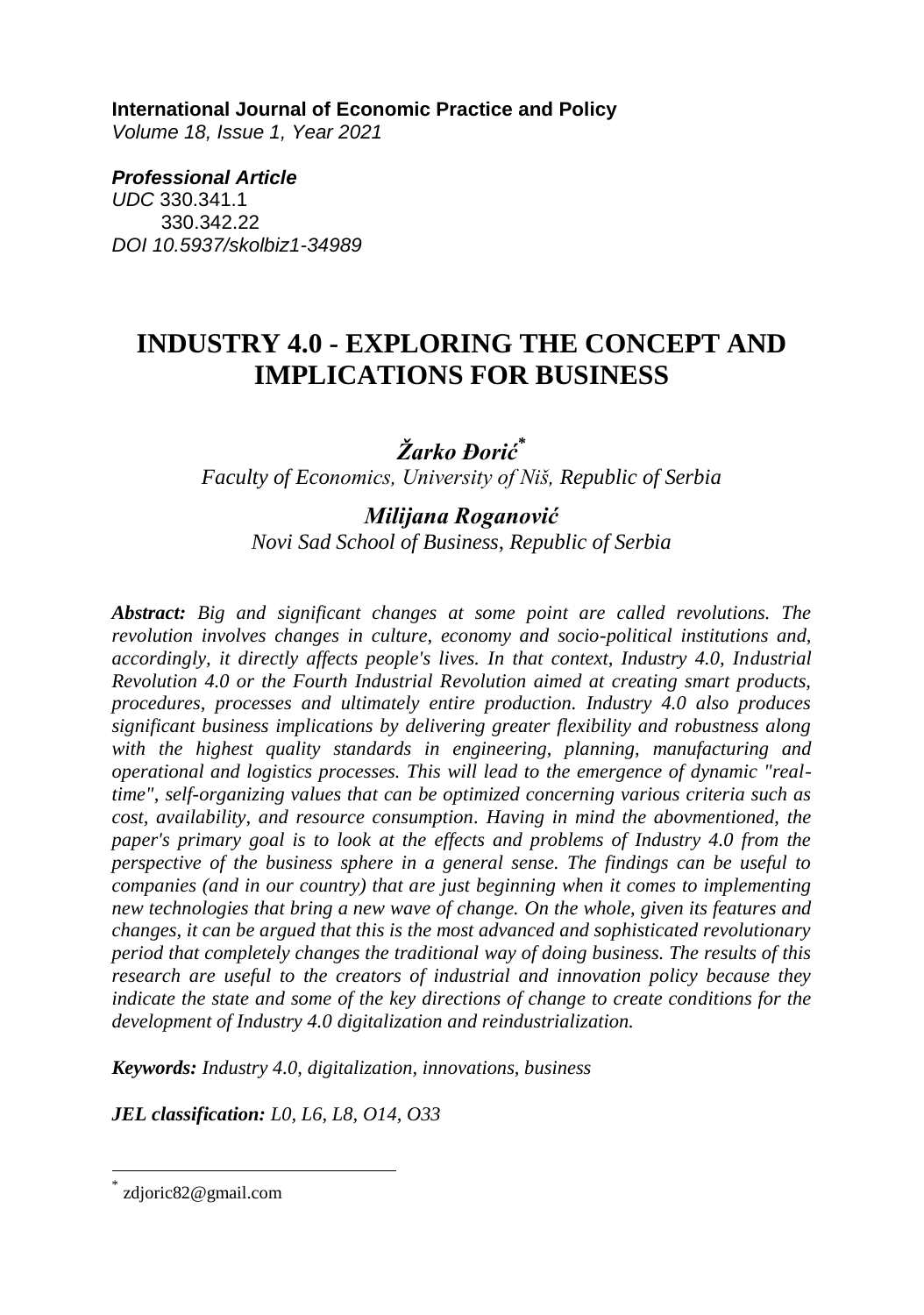# **INDUSTRIJA 4.0 - ISTRAŽIVANJE KONCEPTA I IMPLIKACIJA ZA POSLOVANJE**

*Sažetak: Velike i značajne promene u određenom trenutku nazivaju se revolucijom. Revolucija uključuje promene u kulturi, ekonomiji i društveno-političkim institucijama i, shodno tome, direktno utiče na živote ljudi. U tom kontekstu, Industrija 4.0, Industrijska revolucija 4.0 ili Četvrta industrijska revolucija usmerena je na stvaranje pametnih proizvoda, procedura, procesa i, na kraju, celokupne proizvodnje. Industrija 4.0 takođe produkuje i značajne poslovne implikacije, pružajući veću fleksibilnost i robusnost, zajedno sa najvišim standardima kvaliteta u inženjeringu, planiranju, proizvodnji i operativnim i logističkim procesima. To će dovesti do pojave dinamičkih, samoorganizujućih vrednosti u "realnom vremenu", koje je moguće optimizovati spram različitih kriterijuma kao što su troškovi, dostupnost i potrošnja resursa. Imajući u vidu gore navedeno, primarni cilj rada jeste sagledavanje efekata i problema Industrije 4.0 iz perspektive poslovne sfere u opštem smislu. Nalazi mogu biti od koristi i kompanijama (i kod nas) koje tek počinju sa implementacijom novih tehnologija, koje sa sobom donosi novi talas promena. U celini uzev, može se tvrditi, s obzirom na njegove karakteristike i promene, da je ovo najnapredniji i najsofisticiraniji revolucionarni period koji potpuno menja tradicionalni način poslovanja. Rezultati ovog istraživanja mogu biti od koristi kreatorima industrijske i inovacione politike, s obzirom da ukazuju na stanje i neke od ključnih pravaca promena u cilju stvaranja uslova za razvoj digitalizacije i reindustrijalizacije pod okriljem Industrije 4.0.*

*Ključne reči: Industrija 4.0, digitalizacija, inovacije, poslovanje*

#### **1. INTRODUCTION**

The arrival of the Fourth Industrial Revolution was announced at the Hanover Industrial Technology Fair in 2011, and it soon became a key topic in the search for answers on how to get the economies of EU member states out of recession and be more competitive in global markets. After that, in 2016, at the World Economic Forum in Davos (Switzerland), special attention was paid to this phenomenon, and its complementarity with world global trends based on the neoliberal ideological platform and the corporate economy was emphasized. The Fourth industrial revolution concerns the development of "Industry 4.0", the production paradigm's change, and the economy's digitalization. The intensity of the scope and the complexity of changes in Industry 4.0 were primarily influenced by the dynamic progress of science and technology. It combines physical, digital and biological changes, and the scale it reaches is difficult to measure. The importance and effects of Industry 4.0 are discussed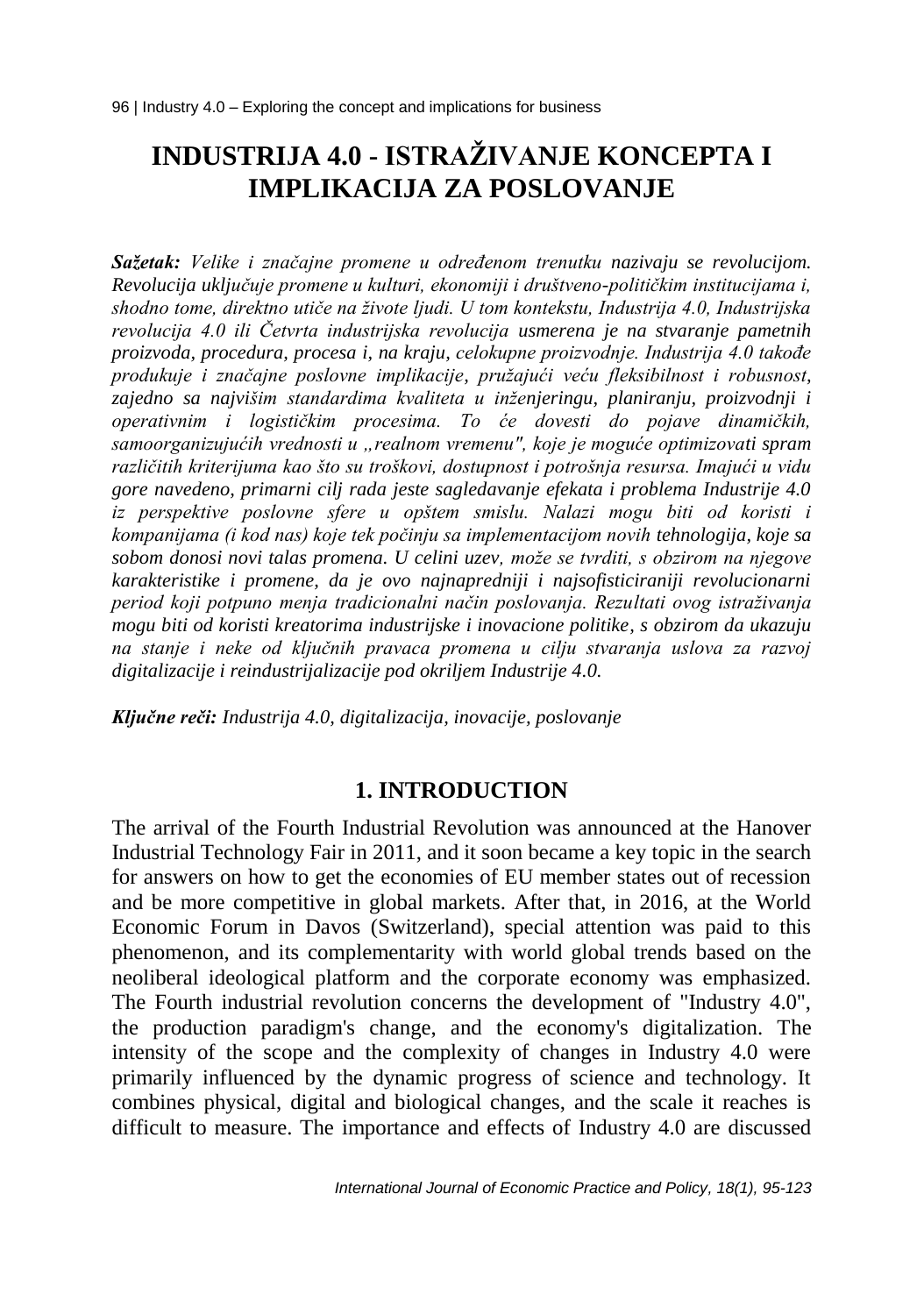within different scientific fields, suggesting its multidimensional and complex nature. Although defined in various ways, it is most often presented as a production level in modern times where technology is not an exogenous factor. More precisely, it is a global concept of digital and industrial transformation that points to a new industrial age transforming traditional production processes and ways of working.

The primary goal of this paper is to explore the meaning, flow and changes that Industry 4.0 brings with it, which radically change the business sphere and the environment in which companies operate. Structurally, the paper consists of three chapters. In the first part, the theoretical aspects of Industry 4.0 are analysed. In the second part, more emphasis is placed on the importance and key determinants that reveal the deeper nature of Industry 4.0. The last chapter is dedicated to business performance and change and the limitations and challenges that Industry 4.0 poses to the business sphere in the most general sense. The potential for reconfiguration of the business paradigm is considered, as well as the limitations that Industry 4.0 brings with it in this regard. Practical ideas and solutions are given based on relevant recent research on how best to adapt, shape and use the potentials that come with the great transformation embodied in Industry 4.0.

## **2. THEORETICAL BACKGROUND**

Technical inventions have always encouraged changes in the mode of production and preceded major social changes. Currently, the Fourth industrial revolution is taking place, which brings the process of digitalization, which is characterized by a fusion of various technological breakthroughs that blur the boundaries between the physical, digital and biological spheres (Bazić, 2017; Vujović, 2019; Kamaruzaman, Hamid, Mutalib & Rasul, 2019; Karabegović & Karabegović, 2018; Zhou, Liu & Zhou, 2015; Adhikari, 2020; Ghobakhloo, 2020; Popović, 2020; Prokopović, Prokopović & Prokopović, 2020; Liao, Deschamps, Loures, & Ramos 2017; Schäfer, 2018; MacDougall, 2014; Xu, Xu & Li, 2018; Ghobakhloo, 2018; Fraunhofer IOSP, 2013; United Nations Development Programme UNDP, 2020; Bahrin, Othman, Azli & Talib, 2016; Kaltenecker & Kahle-Piasecki, 2019; World Economic Forum, 2016; World Economic Forum, 2020a,b); Lepore, Micozzi & Spigarelli, 2021; Schwab, 2017; DELOITTE, 2018).

There is still no single and generally accepted definition of Industry 4.0. Briefly, Industry 4.0 ("Industrial Internet", "Smart Industrial Product", "Integrated Industry") is making industrial production virtualized or making the manufacturing industry fully computerized (Sreedharan & Unnikrishnan, 2017, p. 930). Hermann, Pentek & Otto (2016), in their research, agree that there is no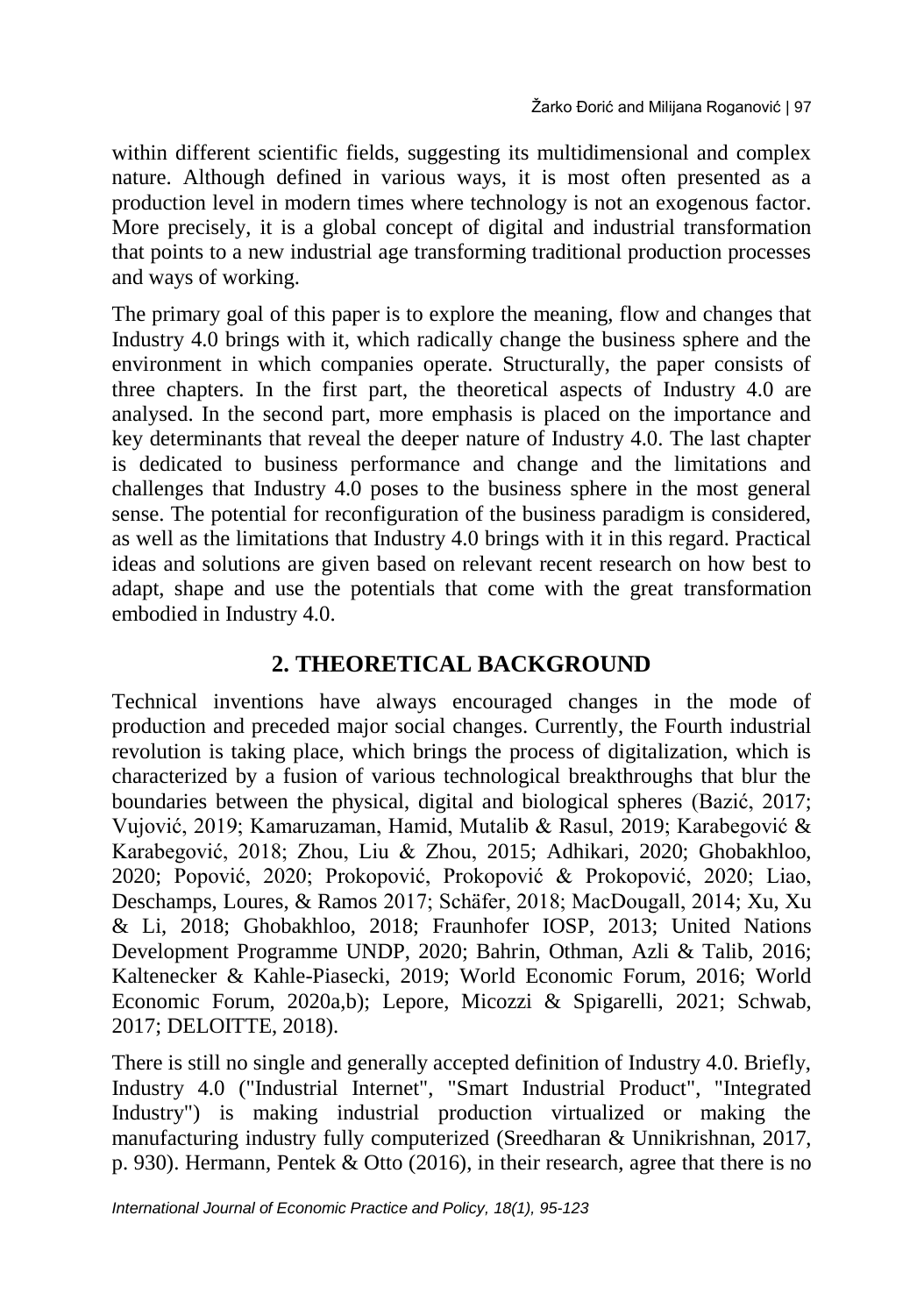single and generally accepted definition of Industry 4.0 and, accordingly, they identify four design principles:

- 1. *Interconnection:* in order to communicate with each other via the Internet of Things, devices, sensors and machines will use wireless communication technologies;
- 2. *Information transparency*: by connecting people and objects, it is possible to expect greater availability of information (if not all), which creates a virtual copy of the physical world. In addition to possession, it is no less important to provide information to the right people or objects.
- 3. *Decentralized decisions*: In the circumstances of realization of the previous two principles (connection of objects and people, and transparency of information) decisions can be made in a decentralized way using local relevant information), and as such, only in some instances it will be necessary to delegate them to a higher level.
- 4. *Technical assistance*: Due to the complexity of production, technical assistance is of great importance, and it is possible to distinguish two systems of such assistance: a)decision support systems that will support people in decision making by aggregating and visualizing information for people and b)physical assistance where advances in robotic technology will enable new types of physical assistance on the factory floor.

In any field of work and activity (production, transport, energy, health), the essence of this new revolution lies in: (1) the smart functioning of ubiquitous networks; (2) the emergence of smart devices and (3) the emergence of smart applications based on big data technology, cloud computing and the Internet of Things. What essentially distinguishes modern technological changes in relation to previous industrial revolutions are: high speed of development; changes in all industrial areas and branches, and the impact on the overall production, management, and administration system.

Industry 4.0 has its advantages (Rise of productivity, Flexibility or agility, Autonomy and decentralized decisions, Product quality improvement, Save energy and resources, Maintenance, Data exchange, Human-robot interaction) and disadvantages (Important investment, Complexity, Risk of technological unemployment, Not useful for mass production) (for detail see: Cros Font, 2018, p. 12-15).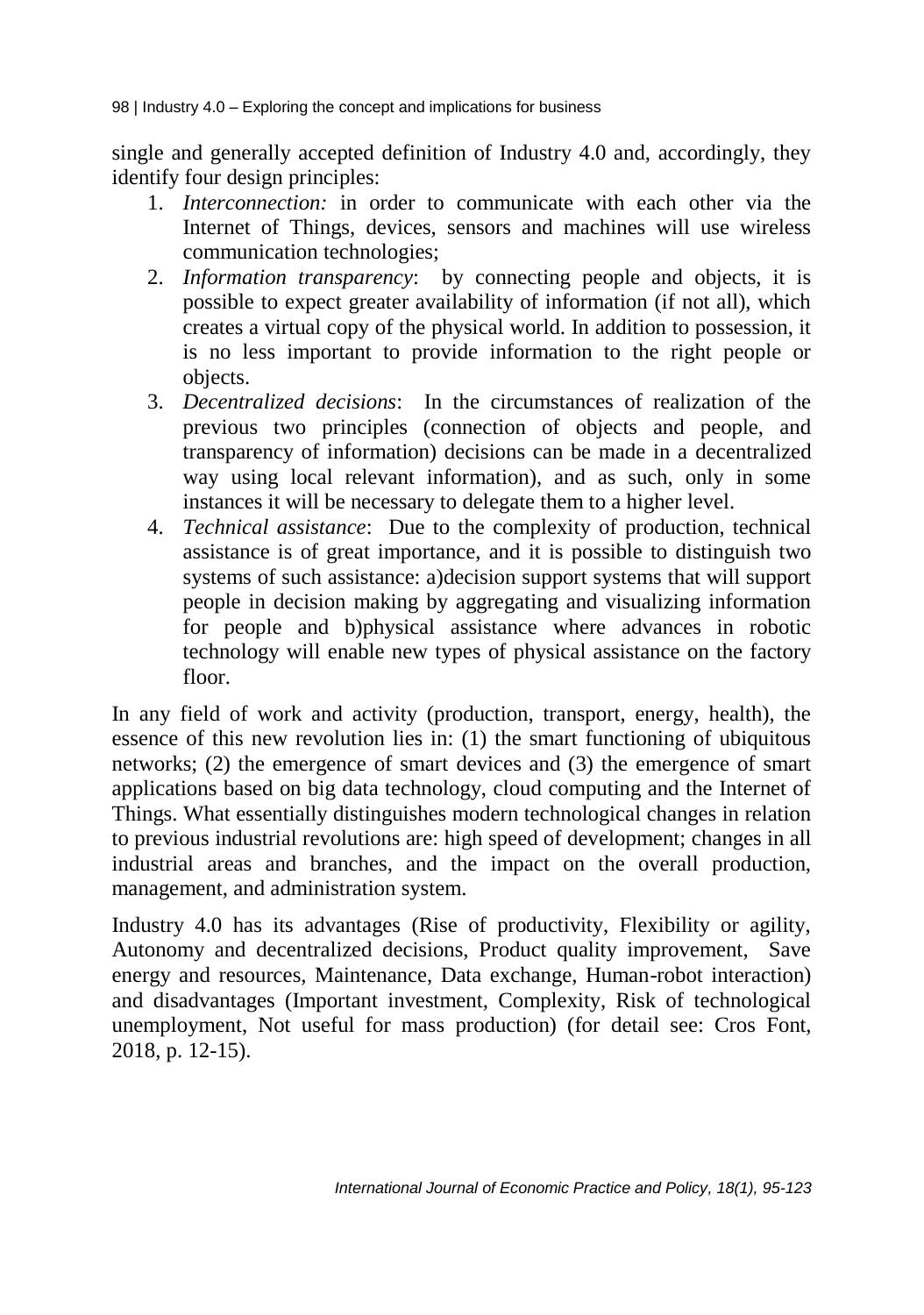## **3. KEY DETERMINANTS AND MICRO/MACRO SIGNIFICANCE OF INDUSTRY 4.0**

According to one interpretation, there are six major Industry 4.0 trends:

- 1. *Interoperability:* Cyber-physical production systems (work surfaces, assembly and production sites) allow people and smart factories to connect and communicate with each other;
- 2. *Virtualization:* a virtual copy of a smart factory is created by linking sensor data to a virtual factory model and a simulation model;
- 3. *Decentralization*: the ability of a cyber-physical system to make its own decisions and to produce locally, thanks to technologies such as 3D printing;
- 4. *Real-time capabilities*: the ability to collect and analyze data and direct insight into them;
- 5. *Service orientation* and
- 6. *Modularity:* flexible adaptation of smart factories to the required changes by replacing or expanding individual modules (Smit et al., 2016).

The key drivers of Industry 4.0 are:

- Extreme automation refers to the strong penetration of robotics and AI in the personnel, business and government segments and
- Extreme connectivity removes obstacles (in terms of distance and time) that stand in the way of faster and deeper communication between machines and people (Liu, 2017, p.115).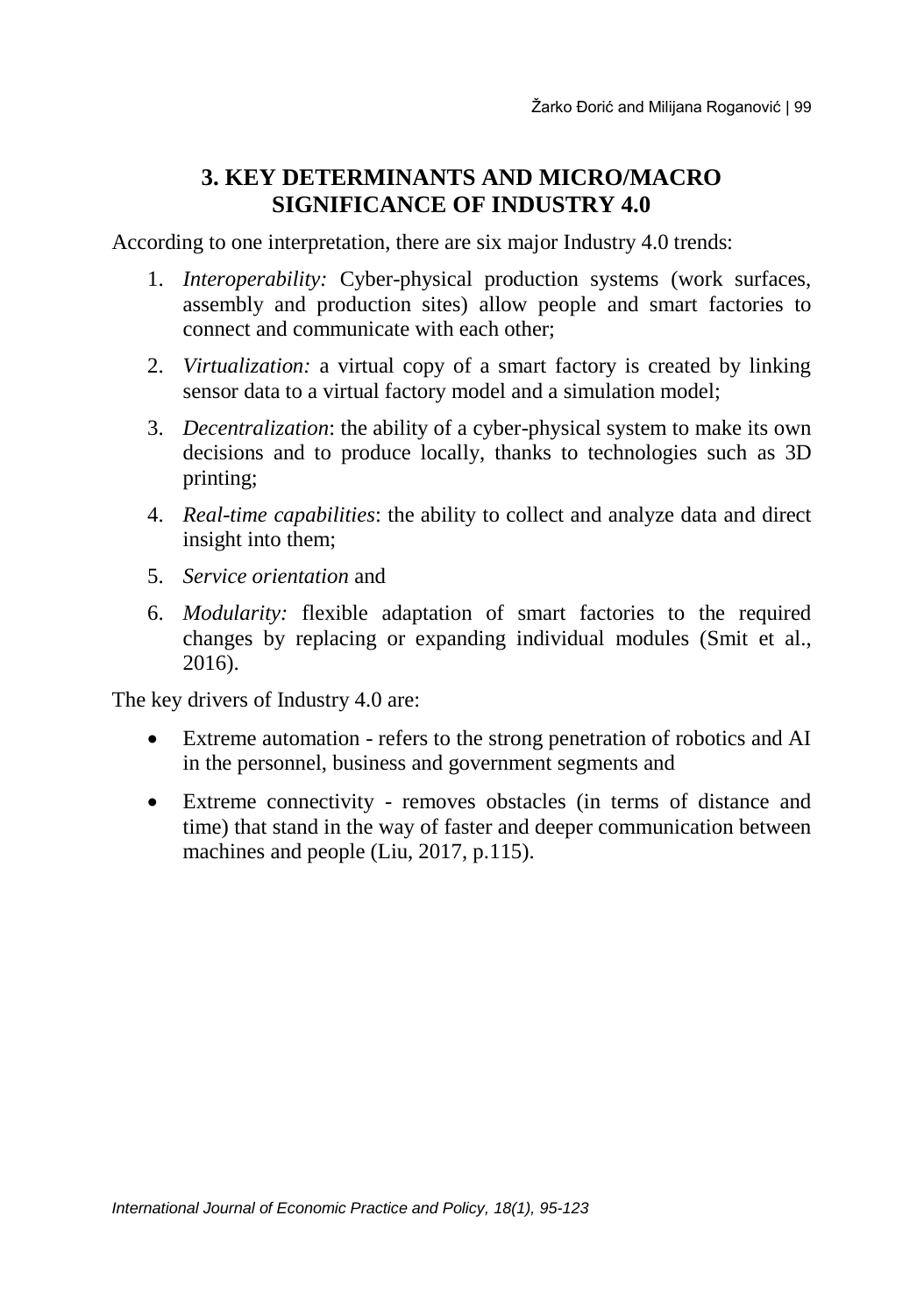The fourth industrial revolution concerns the increasingly interconnected and complementary digital and physical production systems and, as such, relates to the some specific enabling (disruptive) technologies (see Figure 1 and Table 1). Innovations using the latest technologies increase productivity, competitiveness, and generally a market advantage over other branch industries.



Figure 1. *Technologies for industry 4.0*

*Note.* Saturno, M., Pertel, V. M., Deschamps, F., & Loures, E. D. F. R. (2017). Proposal of an automation solutions architecture for Industry 4.0. In *24th International Conference on Production Research, Poznan, Poland.*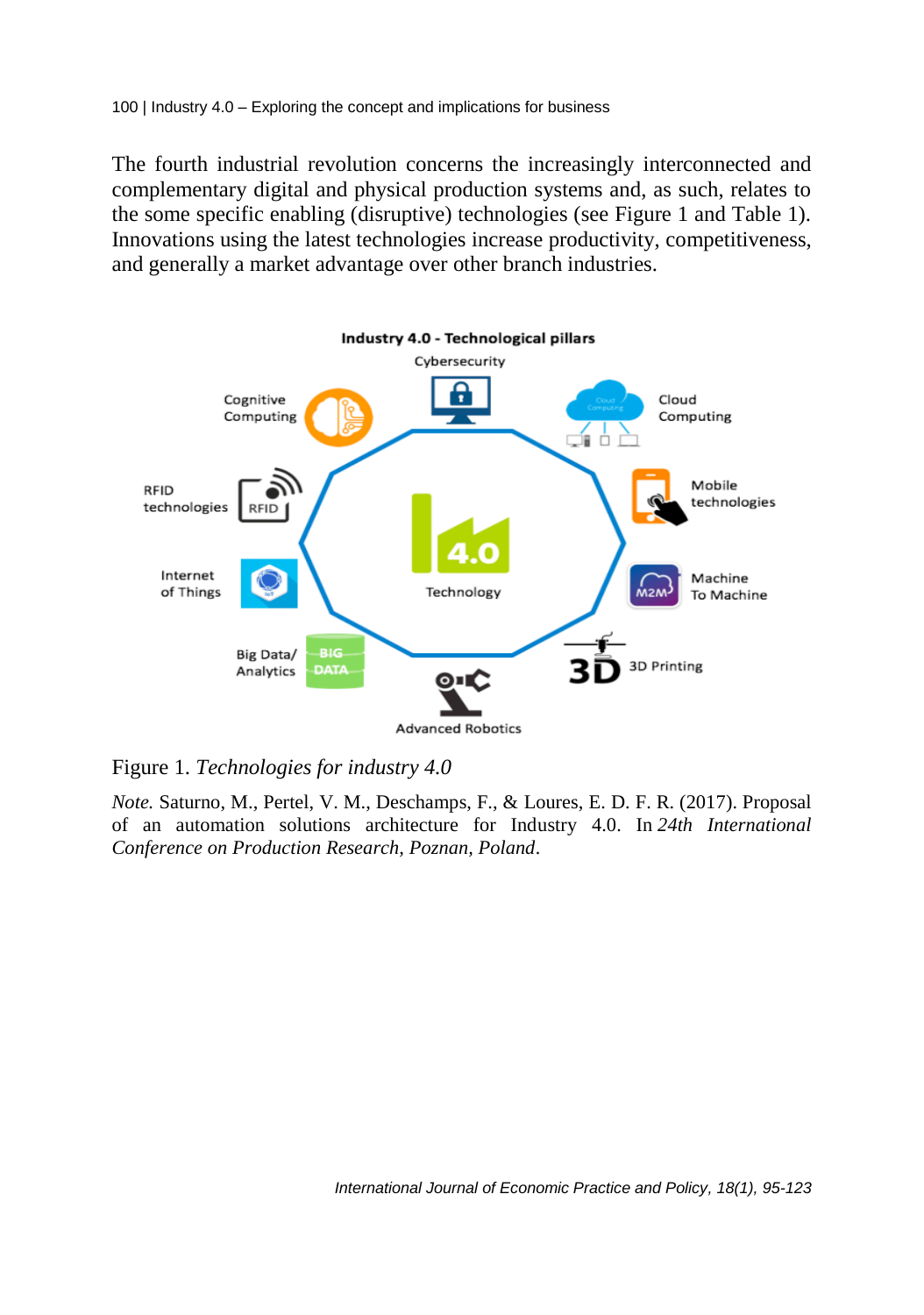Table 1

*Twelve potentially economically disruptive technologies identified by the McKinsey Global Institute*

| <b>Mobile Internet</b>                                                                                                                                       | Increasingly inexpensive and capable mobile                                                                                                      |  |
|--------------------------------------------------------------------------------------------------------------------------------------------------------------|--------------------------------------------------------------------------------------------------------------------------------------------------|--|
|                                                                                                                                                              | computing devices and Internet connectivity.                                                                                                     |  |
| <b>Automation of knowledge work</b>                                                                                                                          | Intelligent software<br>systems that<br>can<br>perform knowledge work tasks involving<br>unstructured<br>commands<br>and<br>subtle<br>judgments. |  |
| <b>The Internet of Things</b>                                                                                                                                | Networks of low-cost sensors and actuators<br>for data collection, monitoring, decision<br>making, and process optimization.                     |  |
| Use of computer hardware and software<br>resources delivered over a network or the<br><b>Cloud technology</b><br>Internet, often as a service.               |                                                                                                                                                  |  |
| <b>Advanced robotics</b>                                                                                                                                     | Increasingly capable robots with enhanced<br>senses, dexterity, and intelligence used to<br>automate tasks or augment humans.                    |  |
| Vehicles that can navigate and operate with<br><b>Autonomous and near-autonomous</b><br>reduced or no human intervention.<br>vehicles                        |                                                                                                                                                  |  |
| <b>Next-generation genomics</b>                                                                                                                              | Fast, low-cost gene sequencing, advanced<br>big data analytics, and synthetic biology<br>("writing" DNA).                                        |  |
| <b>Energy storage</b>                                                                                                                                        | Devices or systems that store energy for<br>later use, including batteries                                                                       |  |
| 3D printing                                                                                                                                                  | Additive manufacturing techniques to create<br>objects by printing layers of material based<br>on digital models.                                |  |
| <b>Advanced materials</b>                                                                                                                                    | Materials designed to have<br>superior<br>characteristics (e.g., strength, weight,<br>conductivity) or functionality.                            |  |
| Exploration and recovery techniques that<br>Advanced oil and gas exploration<br>make extraction of unconventional oil and<br>and recovery<br>gas economical. |                                                                                                                                                  |  |
| <b>Renewable energy</b>                                                                                                                                      | Generation of electricity from renewable<br>with reduced harmful climate<br>sources<br>impact.                                                   |  |

*Note.* McKinsey Global Institute, 2013, p. 4

Viewed from a microeconomic perspective, Industry 4.0 solutions improve operations efficiency, productivity, product quality, inventory management, asset utilization, time to market, agility, workplace safety and environmental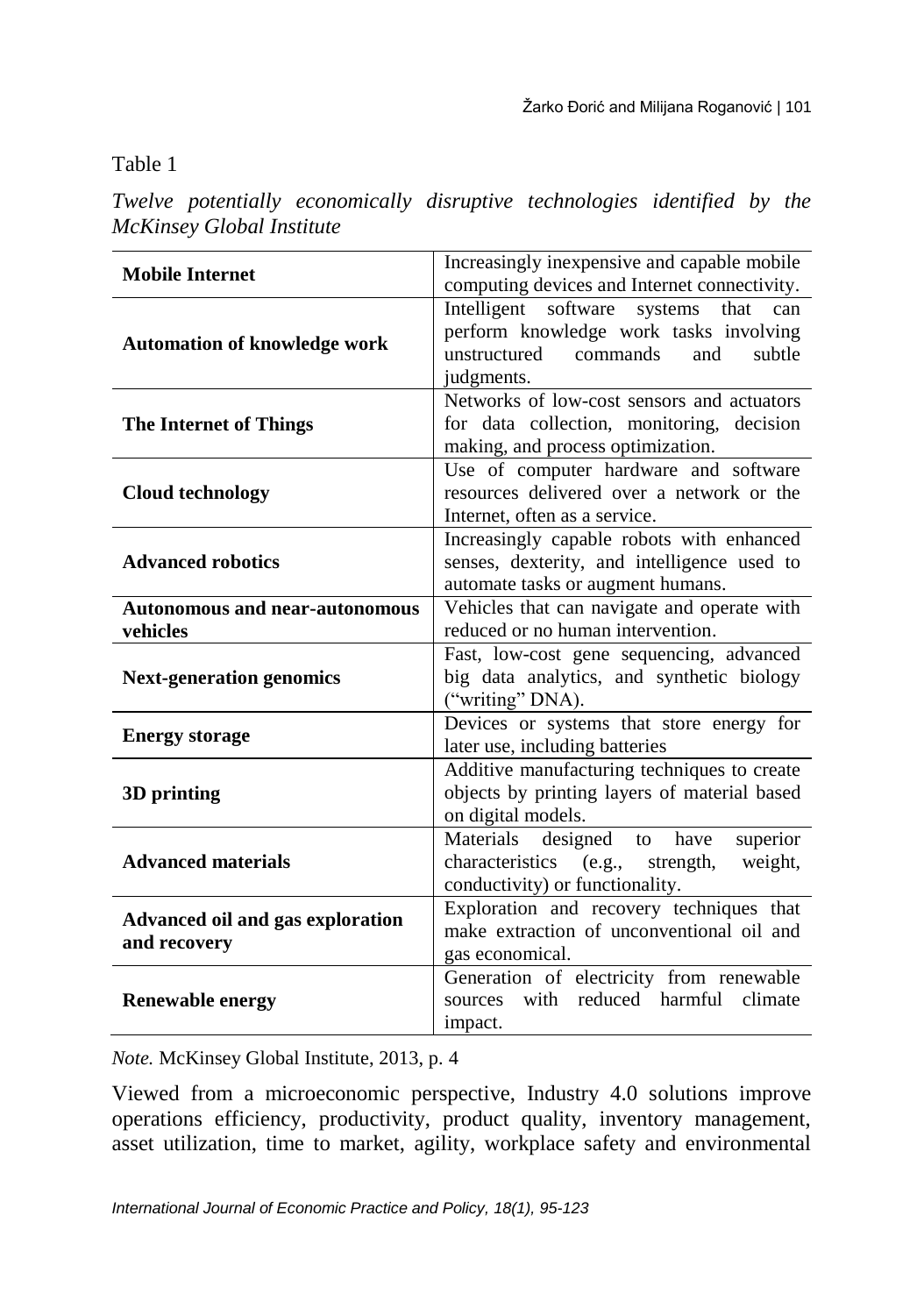sustainability. The key activities allowed by the implementation of Industry technologies are shown in Table 2.

Table 2

|                              | Forecasting methods       | Integrated enterprise         |
|------------------------------|---------------------------|-------------------------------|
| <b>PLANNING</b>              | Collaborative work        | Safety stock optimization     |
|                              | Demand management         |                               |
|                              | Product Lifecycle         | Remote software update        |
|                              | Management (PLM)          | Collaborative engineering     |
| <b>DEVELOPMENT</b>           | Connected products        | 3D product models             |
|                              | Collaborative engineering | Process stimulation           |
|                              | Remote monitoring         |                               |
|                              | Customer intelligence     | Point-of-sale (POS) analytics |
| <b>MARKETING &amp; SALES</b> | Promotions                | User consumer experience      |
|                              | Digital marketing         | Secure payment systems        |
|                              | e-commerce solutions      | Servitization                 |
|                              | Track and Trace products  | Just-in-time (JIT) logistics  |
| <b>INBOUND LOGISTICS</b>     | Smart containers          | Supplier collaboration        |
|                              | Serialization             | Inventory management          |
|                              | Operational intelligence  | Energy management             |
|                              | Advanced process control  | Predictive maintenance        |
| <b>PRODUCTION</b>            | Manufacturing             | Quality management            |
|                              | <b>Execution Systems</b>  | Tracking genealogy            |
|                              | Smart tools and machines  | Smart packaging               |
|                              | Distribution planning     | Transport management          |
| <b>OUTBOUND LOGISTICS</b>    | Inventory management      | Track and                     |
|                              | Warehouse management      | Trace products                |
|                              | Maintenance, Repair and   | Predictive maintenance        |
| <b>MAINTENANCE</b>           | Overhaul (MRO)            | Mobile workforce management   |
|                              | <b>Enterprise Asset</b>   | Augmented reality             |
| <b>&amp; SERVICES</b>        | Management (EAM)          | Condition monitoring          |
|                              | Field services            | Remote maintenance            |

*Industry 4.0 solutions by business function*

*Note.* CGI GROUP, 2017, p. 9

In modern business conditions, it is believed that companies have two key imperatives: operating the business and growing the business. Within them, as a necessity, there will be realization of certain business goals reflected in risk reduction, raising the level of productivity, generating additional income, and creating new income sources. As one of the adequate ways to respond to the previously mentioned imperatives and business goals, Industry 4.0 is imposed, which essentially allows transposing rigid, efficiency-focused and manual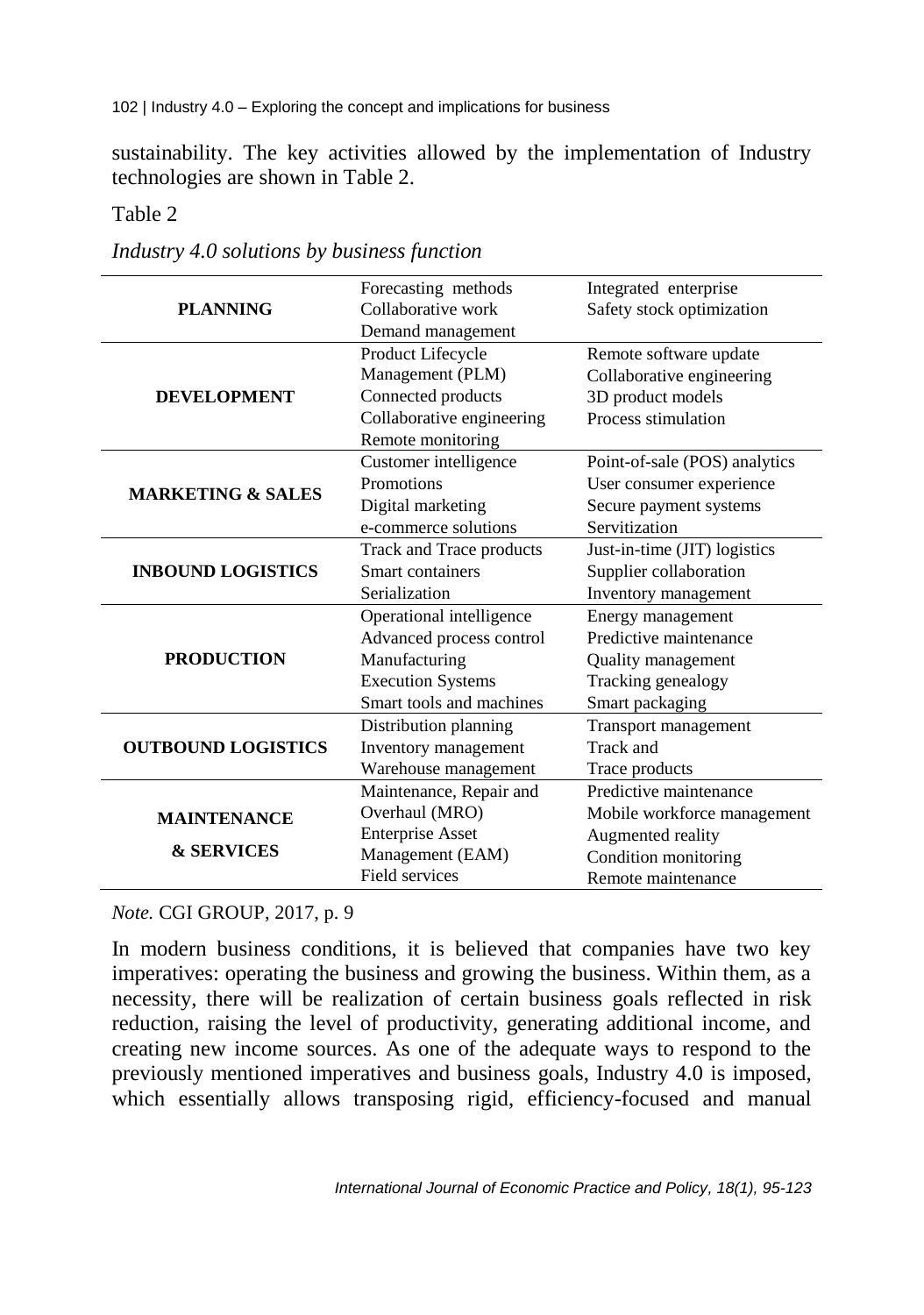manufacturing to a more dynamic, agile, and automated manufacturing (for detail, see Table 3.).

Table 3

*Key impact of Industry 4.0 at the organizational level*

| <b>PRODUCT</b>                       | <b>KEY</b>                    | <b>TRANSFORMATIONAL PLAYS</b>                                                                                                                                                                                                         |  |  |  |  |
|--------------------------------------|-------------------------------|---------------------------------------------------------------------------------------------------------------------------------------------------------------------------------------------------------------------------------------|--|--|--|--|
| <b>IMPACT</b>                        | <b>OBJECTIVES</b>             |                                                                                                                                                                                                                                       |  |  |  |  |
| <b>BUSINESS</b><br><b>OPERATIONS</b> | Productivity<br>improvements  | •Maximizing asset utilization and minimizing<br>downtime<br>• Driving direct and indirect labor efficiency<br>•Managing supply network<br>costs<br>and<br>synchronization<br>•Ensuring schedule and plan stability<br>and<br>accuracy |  |  |  |  |
|                                      | <b>Risk reduction</b>         | •Ensuring raw material price and availability<br>• Managing warranty and recalls effectively<br>• Mitigating geographic risks                                                                                                         |  |  |  |  |
|                                      | <i>Incremental</i><br>revenue | • Finding sources of growth for the core business<br>• Growing aftermarket revenue streams<br>• Deepening customer understanding and insights<br>•Strengthening customer integration and channels                                     |  |  |  |  |
| <b>BUSINESS</b><br><b>GROWTH</b>     | New revenue                   | • Creating new products and service offerings<br>Expanding internationally and in emerging<br>markets<br>• Identifying attractive M&A opportunities                                                                                   |  |  |  |  |

*Note.* Deloitte Development LLC. (2016). *Deloitte analysis*. Graphic: Deloitte University Press | DUPress.com, p. 9.

The main challenges for business when it comes to Industry 4.0 are (CGI Group, 2017, p. 14-15):

- 1. *Awareness:* there is still no high level of awareness among companies about the opportunities that Industry 4.0 brings;
- 2. *People*: In order to adequately respond to the incorporation of new business models and processes, new business skills and knowledge of employees are needed, as well as a change in the way they perform their daily tasks. By way of illustration, warehouse workers can be replaced entirely by autonomous robots, and the disappearance of physically demanding and routine jobs is expected. New jobs will require a high level of IT competencies, increasing flexibility, and knowledge of analytical and production skills;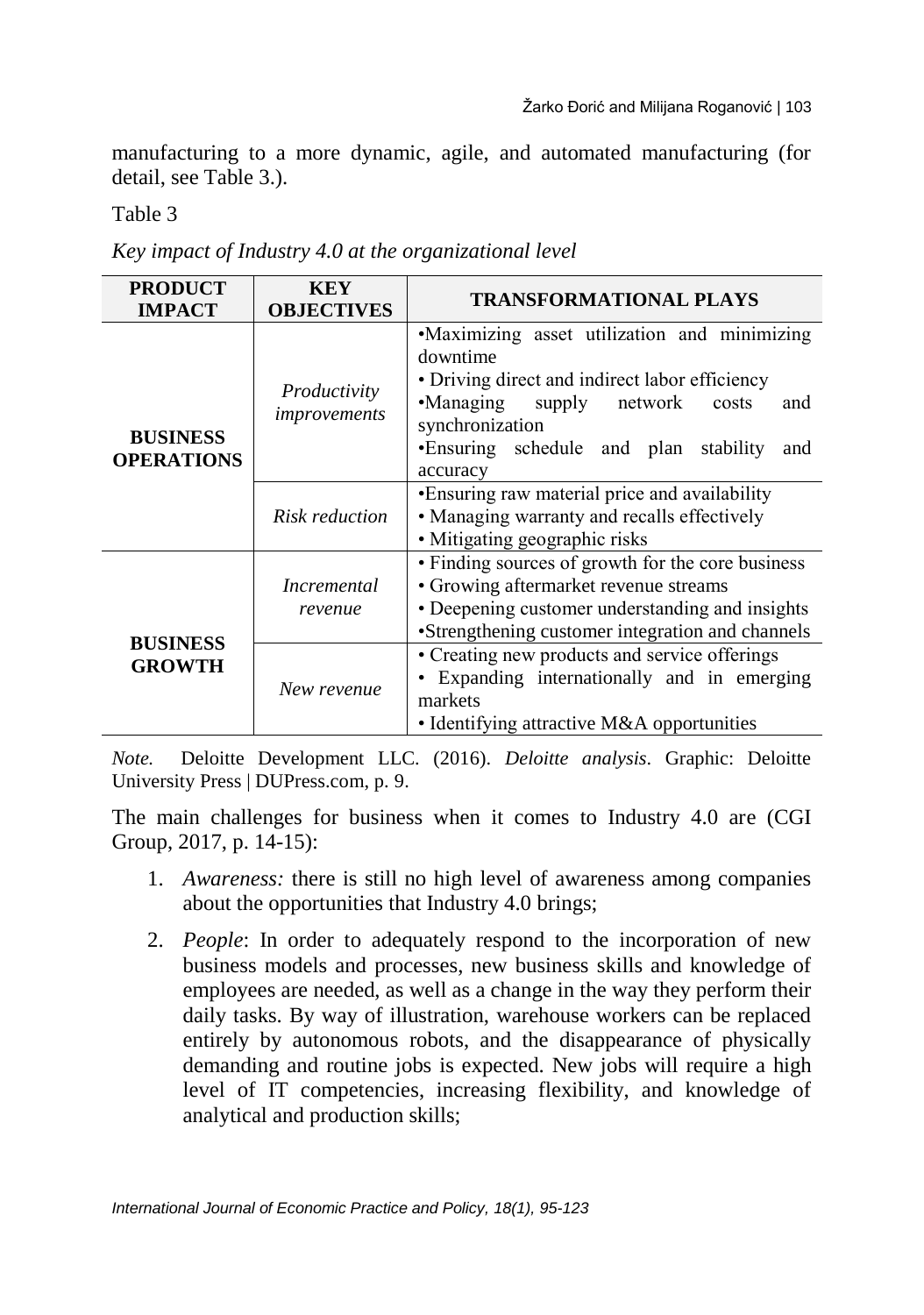- 3. *Cybersecurity*: In order to amortize cybersecurity risks, industrial IoT devices must be highly secure by design and securely integrated into existing automation and information system architectures;
- 4. *Investments*: In order to implement Industry 4.0 solutions, considerable investments are required to create a robust and secure network infrastructure, which in order to be justified, benefits have to be unequivocally and reliably quantified;
- 5. *Collaboration*: The delivery of Industry 4.0 solutions will be facilitated by an ecosystem of IT vendors, OT vendors, system integrators and emerging IoT startups. The critical success factor is close collaboration between the business, IT and OT;
- 6. *Standardization*: In the coming period, the Industry 4.0 ecosystem will be composed of multiple reference architects, standards and protocols. It is impossible to rely only on existing production standards for Industry 4.0 implementation, but it is necessary to introduce completely new business, architectural and technical standards;
- 7. *IT modernization*: Already, hybrid IT environments combining cloud and traditional IT delivery models are on the rise, as cloud computing continues to emerge as a key enabler of both digital transformation and operational efficiency.

### **4. INDUSTRY 4.0 AS A CARRIER OF BUSINESS DEVELOPMENT AND A NEW BUSINESS REALITY**

The previous discussion clearly suggests that a change in the way of doing business is in itself inevitable in the age of Industry 4.0, and that there are opportunities that it brings with it. Still, many challenges stand in the way of it.

#### **4.1. BUSINESS EFFECTS**

The adoption of new technologies brought by Industry 4.0 certainly affects the company's operating parameters such as efficiency, transparency, productivity, flexibility and costs, as well as the creation of new business models and redefining corporate strategies. In the last decade, the digitalization of the industrial sphere has been primarily stimulated by the desire to grow competitiveness and productivity in business. In order to reduce costs, generate higher revenues, increase sales and capitalize on growing market opportunities, companies must invest more in sustained innovation and new technology related to Industry 4.0 (PwC, 2017). In order to increase net productivity, it is crucial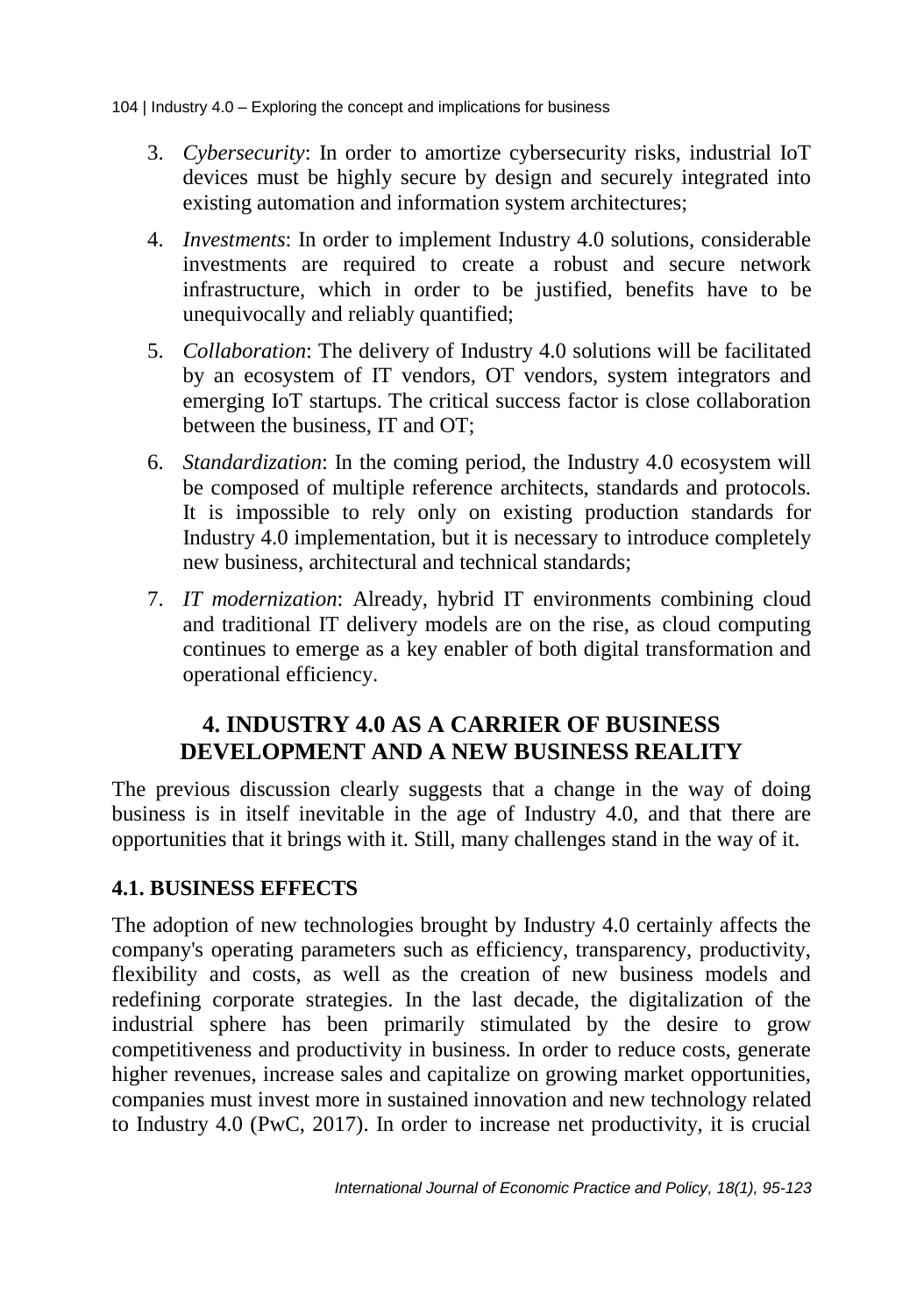for companies that the technology that Industry 4.0 brings with it be adopted on a larger scale and diffused throughout the ecosystem. However, according to the World Economic Forum (WEF, 2018) research, the adoption of new technologies, with the exception of a few pioneers in this field, is far from fullscale and real exploitation. More than 70% of industrial companies are still at the start of the journey or remain trapped in the pilot phase, where technology is deployed experimentally at a reduced scale for an extended period due to the inability or a lack of conviction to roll it out at production-system scale (socalled. "pilot purgatory".<sup>1</sup>). The way out for companies, and in order to maximize potential gains through raising productivity levels, should be sought in the transition from the pilot phase to adopting technology at scale, across multiple production facilities and through relevant value chains. The next radical changes can be expected in the short and medium-term (WEF, 2018, p. 6):

- Manufacturing will become self-organizing and more autonomous due to a new class of factory workers or a highly connected and smart shop floor;
- Value chains will be seamlessly connected end to end, allowing manufacturers to drive product innovation twice as fast as today;
- Supply chains will connect to a broader supplier ecosystem that will function as a single platform, enabling business-to-business integration;
- Data will drive the creation of new services and innovations in business models.

According to the research<sup>2</sup> conducted by the World Economic Forum (WEF, 2020b, p.8), the most transformative technologies, with the strongest impact on trade, flows internationally, concern the Internet of Things (IoT) in the supply chain (59%), Digital payments (56%), E-commerce platforms (53%), Cloud computing (52%) and 5G (49%). For other technologies the % are as follows, respectively: Artificial intelligence/Machine learning (45%), Digital documentation/E-signature/Digital identity (44%), Smart border systems (38%), Block chain/Distributed ledger technology (37%), Robotics and automation (36%), Digital services other than digital payment (34%), Open supply chain information systems (34%), Virtual reality/ Augmented reality/Mixed reality (26%), 3D printing/Additive manufacturing (19%) and Others (1%). According

 $\overline{a}$ 

<sup>&</sup>lt;sup>1</sup> "Pilot purgatory" refers to the extended pilot phase and the inability of the production organization (company) to transpose technological solutions from pilots to company-wide rollout.

 $2$  The research relies on 340 responses from companies from different sectors, of different sizes that operate worldwide. The respondents are from companies with participation in international trade operations.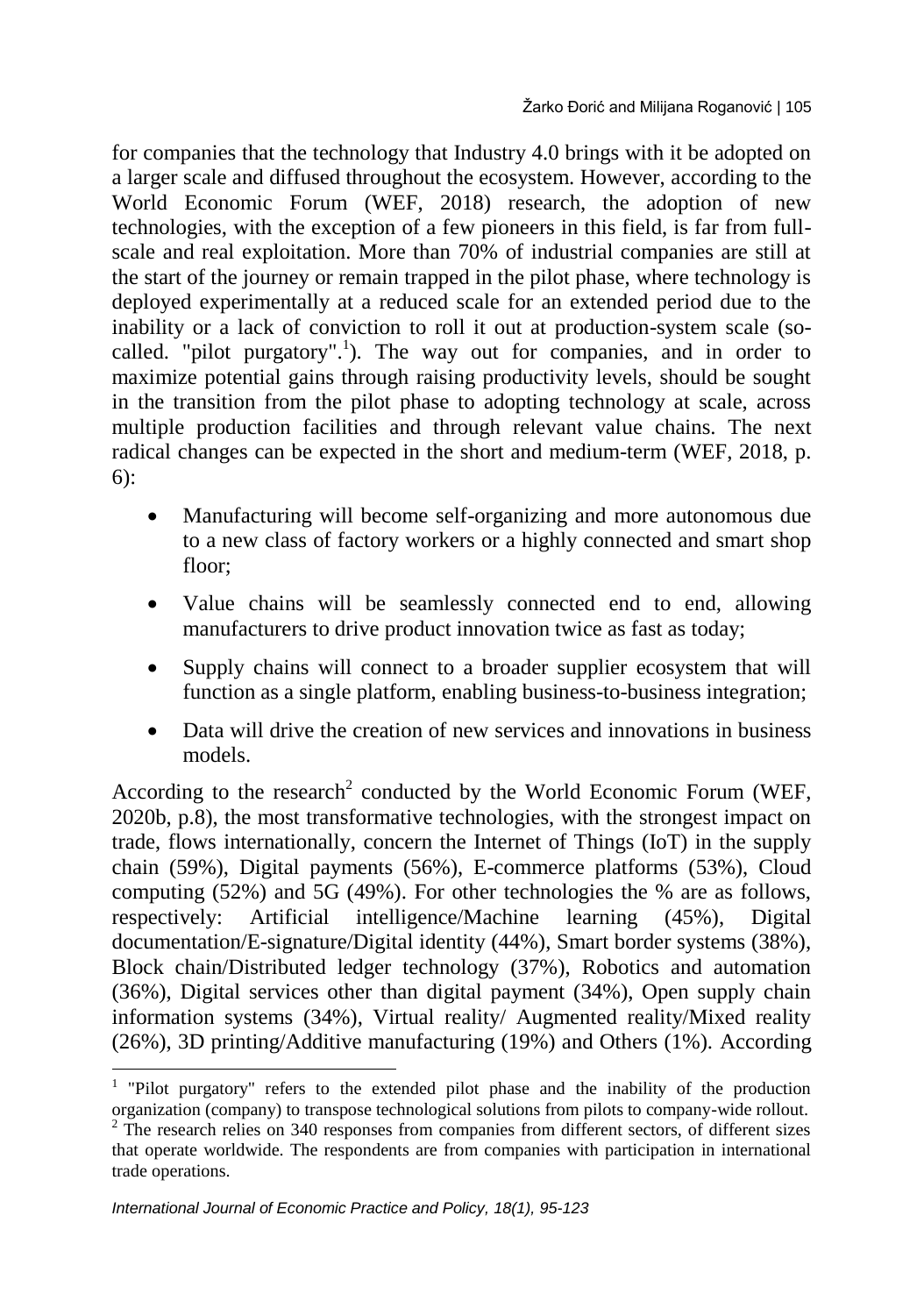to research<sup>3</sup> conducted, also, by the WEF (World Economic Forum, 2018, p.8) the main challenges to scaling up the adoption of technologies (escaping from pilot purgatory in the Fourth Industrial Revolution) in the Industry 4.0 are Lack of resources/knowledge to scale (45%), High cost of scaling (44%), Hard to justify business case without short-term impact (44%) and Pilots demonstrate unclear business value (41%). Challenges of minor importance are: Too many use cases to prove out (32%), numerous platforms to test (27%), lack of trust in the scalability of platforms (23%), Vendors not willing to subsidize pilots (22%), Lack of leadership support and attention (18%) and Other (4%). In adopting new technologies, smaller firms highlight difficulties related to dealing with different regulations in different jurisdictions and the lack of digital skills. In comparison, larger firms face increasingly higher capital requirements of technology applied in the trade ecosystem (see: Table 4). Key recommendations for business leaders, all in the function of accelerating the adoption of new Industry 4.0 technologies and thus escaping pilot purgatory, are given in Table 5.

Table 4

 $\overline{a}$ 

|                                                                                                  | $1 - 19$  | $20 - 99$ | $100+$    |
|--------------------------------------------------------------------------------------------------|-----------|-----------|-----------|
|                                                                                                  | employees | employees | employees |
| Data oligopolies                                                                                 | 47        | 38        | 35        |
| requirements,<br>capital<br>Higher<br>the<br><b>as</b><br>complexity of technologies intensifies | 49        | 51        | 60        |
| with<br>distinct<br>markets<br>Fragmented<br>infrastructure, standards and ecosystems            | 51        | 49        | 46        |
| Digital literacy: labor force lacking the right<br>skill set                                     | 68        | 58        | 57        |
| Dealing with different technology regulations<br>across jurisdictions                            | 75        | 66        | 57        |

*TradeTech adoption challenges by company size, %*

*Note.* WEF, 2020b, p.36.

The conducted research relies on 340 responses from companies from different sectors, of different sizes that operate around the world. The respondents are from companies with participation in international trade operations.

<sup>&</sup>lt;sup>3</sup> The research is based on structured interviews with select leaders and experts from the public and private sectors, academia and civil society. Reasons preventing the move from pilot to rollout % respondents choosing the reason as one of their top three.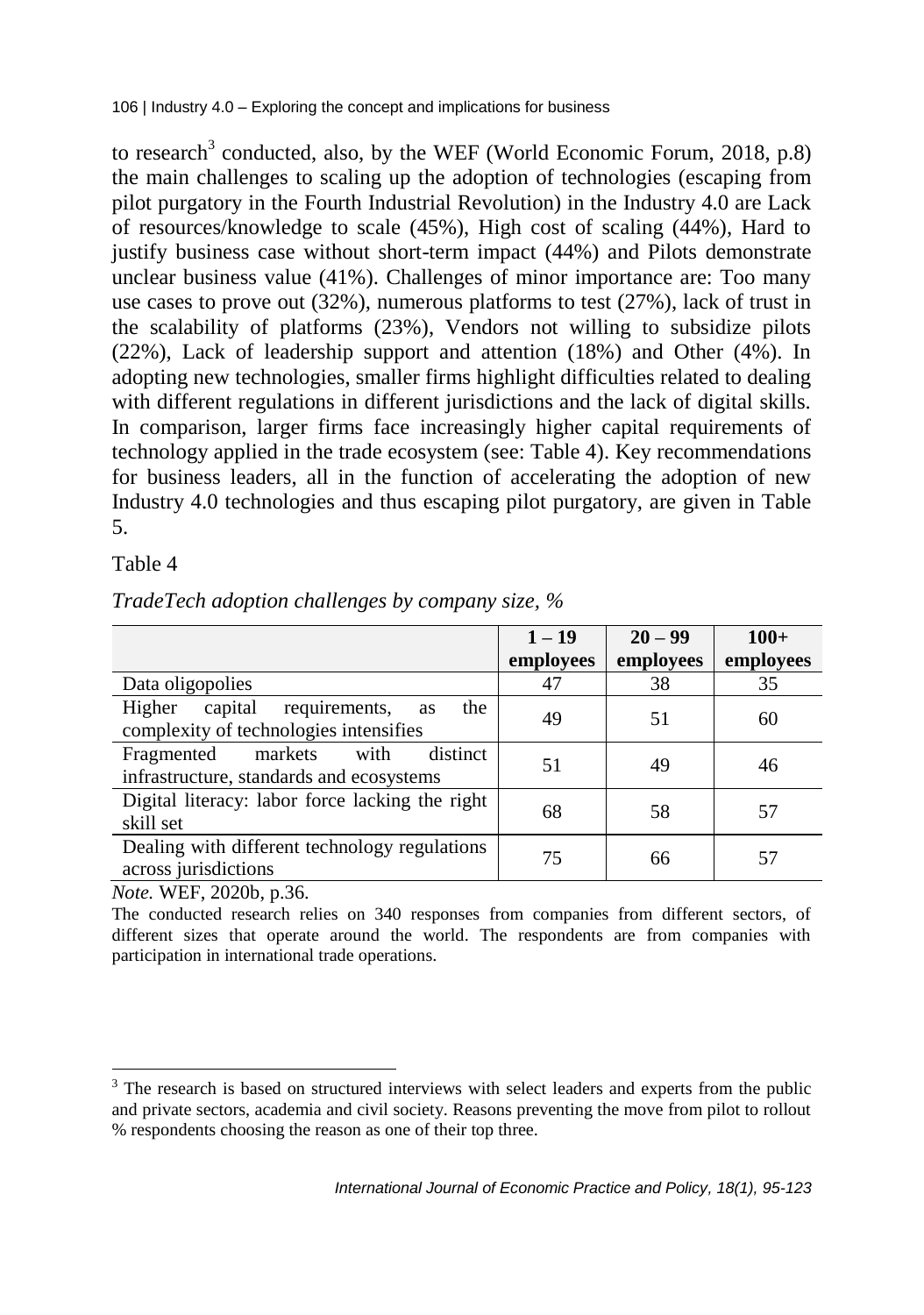#### Table 5

|                              | Connectivity                                           |  |  |
|------------------------------|--------------------------------------------------------|--|--|
|                              | Augmented reality-guided assembly operations           |  |  |
|                              | Real-time IoT-based performance management             |  |  |
|                              | Intelligence                                           |  |  |
|                              | Predictive maintenance                                 |  |  |
| <b>Value delivery</b>        | Machine learning-supported, root-cause problem-solving |  |  |
| engine<br>for quality claims |                                                        |  |  |
|                              | Flexible automation                                    |  |  |
|                              | Robots to automate challenging tasks                   |  |  |
|                              | Real-time product release                              |  |  |
|                              | Mobilize                                               |  |  |
|                              | Mobilize the organization                              |  |  |
|                              | Strategize                                             |  |  |
|                              | Set the vision and the value to capture                |  |  |
|                              | Innovate                                               |  |  |
| Scale-up engine              | Spark innovation by demonstrating the value at stake   |  |  |
|                              | Scale-up                                               |  |  |
|                              | Capture full value                                     |  |  |

*Industry toolkit for accelerating adoption of technology*

*Note.* Adapted from World Economic Forum, 2018, p. 9

Although the Industry 4.0 adoption curve - spanning from "the awareness stage" to the "fully-scaled, transformation stage" - is still well-populated and is slowly removing cost barriers and raising the level of technological performance, in essence, the manufacturing sector still exists clear differentiation between three broad groups of companies: first-movers, fence-sitters and loggers. Companies known as "lighthouse" factories are the ones that record enormous gains and are characterized by the adoption of advanced technologies that Industry 4.0 brings with it even in the initial phase. Based on a thorough survey conducted by McKinsey & Company  $(2019)$ , which covered over 1,000 production sites worldwide, 16 "lighthouse" companies with the most advanced performance were selected, which use sophisticated Industry 4.0 technologies.<sup>4</sup> These

 4 Lighthouse companies are: 1. Fast Radius with UPS Additive Manufacturing, US; 2. Tata Steel Steel Products, NL; 3. Johnson & Johnson DePuy Synthes Medical Devices, IR; 4. Schneider Electric Electrical Components, FR; 5. Phoenix Contact Industrial Automation, DE; 6. Sandvik Coromant Industrial Tools, SE; 7. Procter & Gamble Consumer goods, CZ; 8. BMW Group Automotive, DE; 9. Siemens Industrial Automation Products, CN; 10. Bayer Division Pharmaceuticals, IT; 11. Saudi Aramco Gas Treatment, SA; 12. Rold Electrical Components, IT; 13. Danfoss BMW Group Industrial Equipment, CN; 14. Haier Home Appliances, CN; 15. Bosch Automotive, CN and 16. Foxconn Industrial Internet Electronics, CN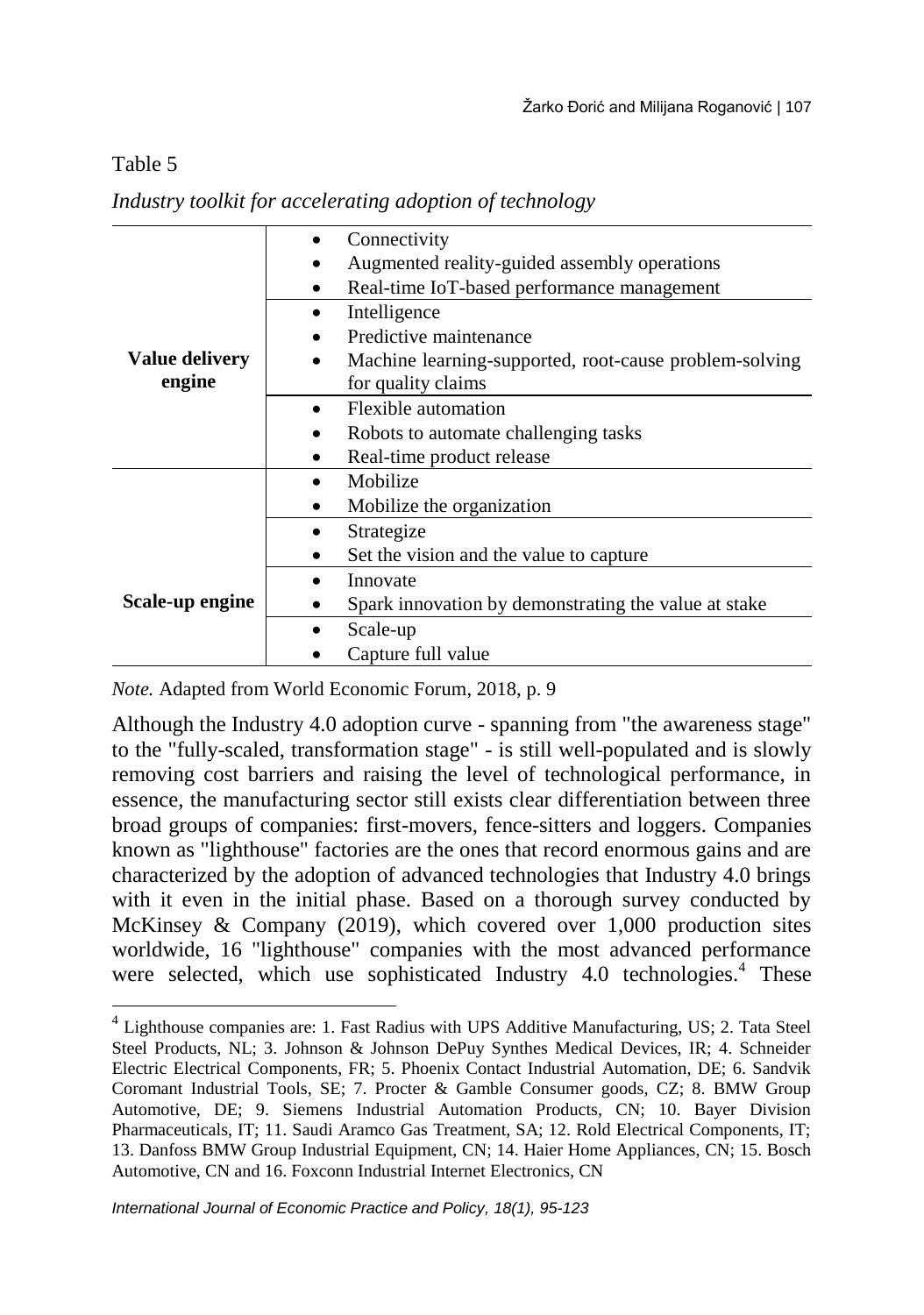companies, as the most advanced production sites, are a clear proof of how to gain a competitive advantage, strengthen the market position and increase profits so that, instead of waiting for reduced technology and transition costs, they quickly start adapting to new technological solutions and become so-called front-runners, where it benefits from early adoption far outweigh the capital expenditures and transition costs associated with express adoption. In one of the interesting researches for our topic that Deloitte conducted (see: Deloitte Development LLC, 2019) when business leaders were asked to state what are the key challenges within their own strategy of adapting to the changes that Industry 4.0 brings with it, 1/3 stated the absence of a leadership vision. As top challenges to setting an industry 4.0 strategy, choice overload and organizational silos are also highlighted (see: Table 6).

Table 6

 $\overline{a}$ 

|                                          | top 1 | top 2 | top 3 |
|------------------------------------------|-------|-------|-------|
| Lack of vision on the part of leadership | 12.   | 11    | 10    |
| Too many technology choices              | 12    | 11    | 12    |
| Organizational or geographical silos     | 12    | 13    | 10    |
| Pressure to deliver short-term results   |       | Ϋ     | 12    |
| Lack of skilled talent                   |       | 10    | 10    |
| Lack of diverse perspectives             |       |       |       |
| Resistance to change                     | 8     |       |       |
| Lack of strategic imperative             |       | Ω     |       |
| Funding challenges                       |       | 8     | 8     |
| The pace of change                       |       |       |       |
| Fear of failure                          |       |       |       |

*Challenges to implementing industry 4.0 strategy for companies*

*Note.* Adapted from: Deloitte Development LLC, 2019, p. 9

The annual survey was conducted by Deloitte Global, in the period June-August 2018. The survey covered more than 2,000 C-suite executives from all major industrial sectors and covered 19 countries from the European, Asian and American continents. Top challenges in changing strategy for industry 4.0 (Respondents were asked to rank top three challenges, bold 1,2,3 %).

In modern times, companies do business is strongly influenced by online platforms (3D-printing, advanced robotics, Internet of Things and big data), which are increasingly crystallizing as triggers for major changes (International Trade Centre, 2018). These changes have particularly affected the *connect pillar* (Table 7), undergoing a radical reconfiguration. Therefore the performance of the SMEs sector in the coming period will be determined primarily by their ability to respond to these changes adequately.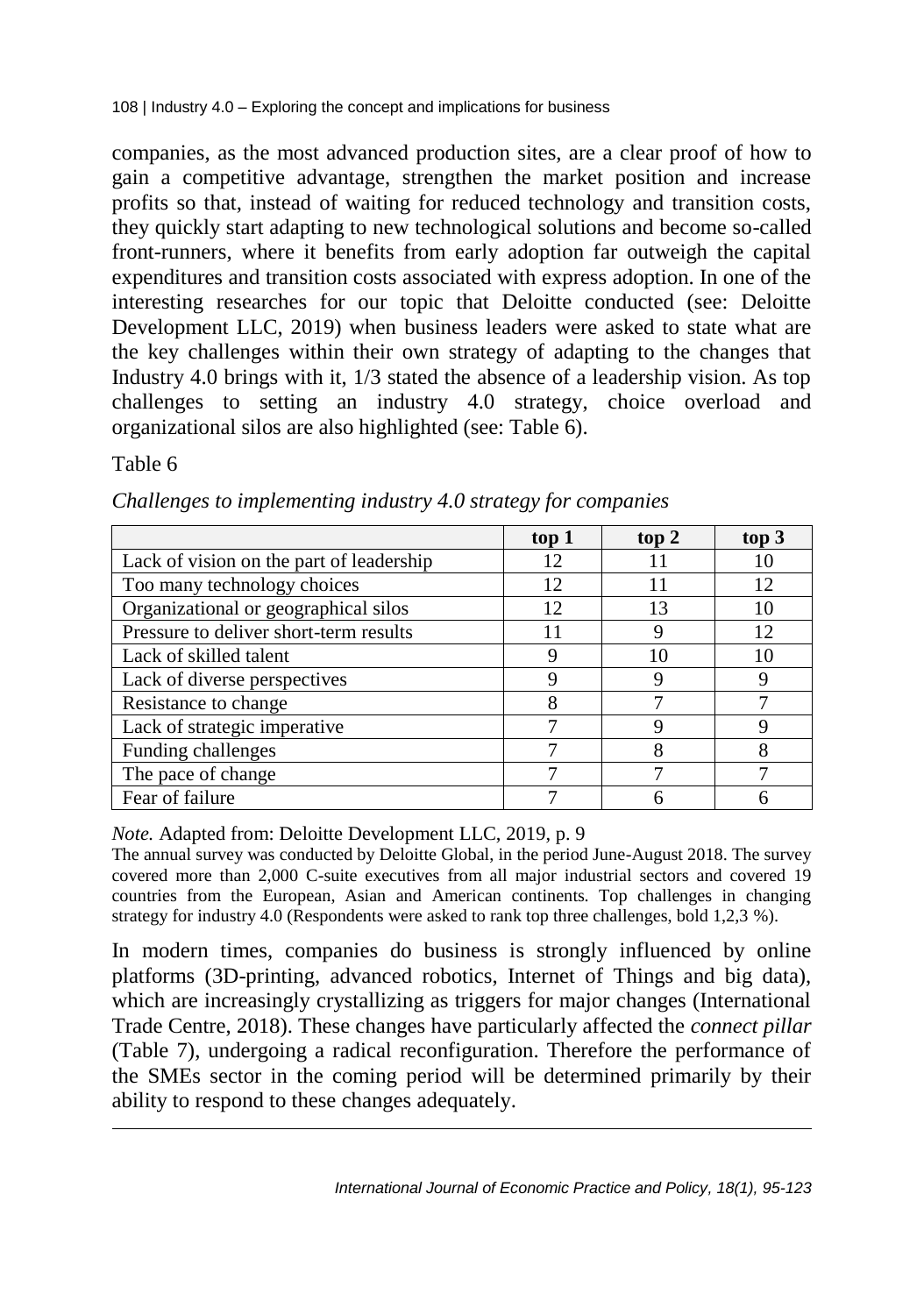Table 7

| <b>PILLAR</b>  | <b>THEME</b>                                                                          | <b>LEVEL</b>                |
|----------------|---------------------------------------------------------------------------------------|-----------------------------|
| Compete        | Quantity and cost requirements<br>Time requirements<br><b>Quality requirements</b>    | <b>Firm capabilities</b>    |
| <b>Connect</b> | Connecting to buyers<br>Connecting to suppliers<br>Connecting to institutions         | <b>Business ecosystem</b>   |
| <b>Change</b>  | Financing requirements<br>Skills requirements<br>Innovation and intellectual property | <b>National environment</b> |

#### *Business ecosystem in the SME competitiveness grid*

*Note.* International Trade Centre, 2018, p. 3

Table 8

*SME Competitiveness Grid Summary and SME Competitiveness Grid (Business Ecosystem), Serbia country*

| Average scores [0-100]                         | Compete                                       |               | Connect | Change |  |
|------------------------------------------------|-----------------------------------------------|---------------|---------|--------|--|
| <b>BUSINESS ECOSYSTEM</b>                      | 63.6                                          |               | 52.2    | 68.9   |  |
|                                                | <b>SME Competitiveness Grid</b>               |               |         |        |  |
|                                                | <b>BUSINESS ECOSYSTEM (Normalized scores)</b> |               |         |        |  |
| Compete                                        | <b>Small</b>                                  | <b>Medium</b> | Large   | All    |  |
| Power reliability                              | 70.2                                          | 77.7          | 80.1    | 71.8   |  |
| Domestic<br>shipping<br>reliability            | 71.3                                          | 85.7          | 77.3    | 71.3   |  |
| Dealing with regulations                       | 43.0                                          | 36.0          | 33.2    | 40.7   |  |
| clearance<br>Customs<br>efficiency             | 65.3                                          | 84.7          | 78.8    | 70.5   |  |
| <b>Connect</b>                                 |                                               |               |         |        |  |
| of<br>cluster<br><b>State</b><br>development   |                                               |               |         | 50.2   |  |
| Extent of marketing                            |                                               |               |         | 49.3   |  |
| Local supplier quality                         |                                               |               |         | 55.5   |  |
| University-industry<br>collaboration in R&D    |                                               |               |         | 54.0   |  |
| <b>Change</b>                                  |                                               |               |         |        |  |
| Access to finance                              | 65.5                                          | 52.1          | 59.9    | 62.0   |  |
| educated<br>Access<br>to<br>workforce          | 67.0                                          | 69.6          | 69.1    | 67.6   |  |
| <b>Business</b><br>licensing<br>and<br>permits | 82.7                                          | 61.7          | 95.3    | 77.2   |  |

**SME Competitiveness Grid Summary**

*Note.* Adapted from: International Trade Centre, 2019, p. 163.

Scores range from 0 to 100, a higher score indicates a better outcome.

*International Journal of Economic Practice and Policy, 18(1), 95-123*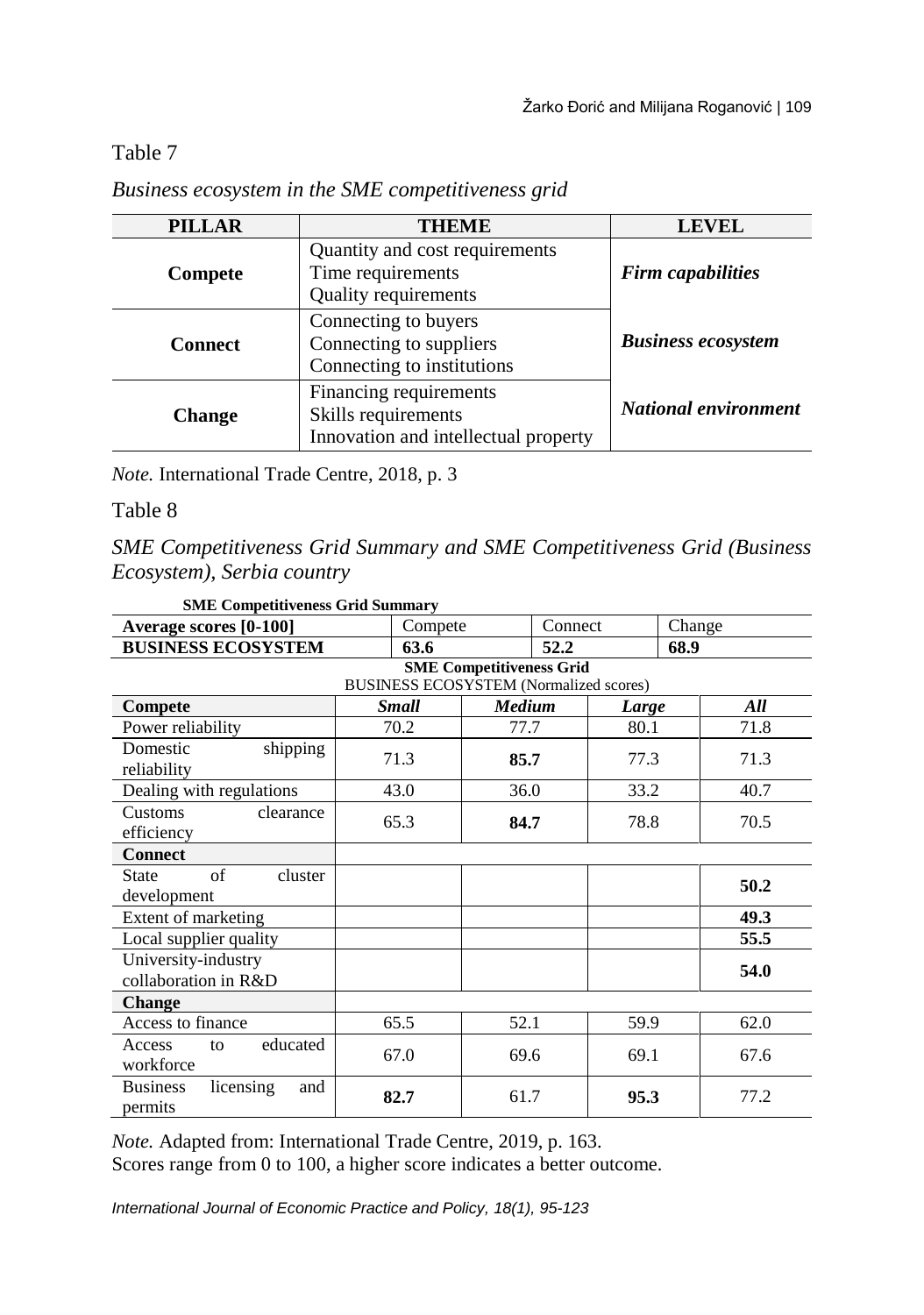This may be important for our country as well, which is still recording half the results in connect pillar (Table 8). In our country, the weakest results are in this segment, with an unsatisfactory situation regarding cluster development (score 50.2/100); low scope of marketing (score 49.3); poor quality of local suppliers (score 55.5), and insufficient intensity of cooperation between universities and industry in the field of research and development (score 54.0).

#### **4.2. CHALLENGES FOR THE FUTURE**

The essential economic potential of Industry 4.0 is reflected in its capacity to improve adaptive processes, accelerate corporate decision-making, and raise the level of efficiency in production, sales, and marketing. In order to time the Industry 4.0 company transformed into an agile learning organization, skills and potentials are crucial in four key areas (Schuh, Anderl, Dumitrescu, Krüger & ten Hompel, 2020, p. 23-38):

- 1. **Resources** companies need to ensure that its resources (material, human and technical) be the interface between the digital and physical worlds. There are two important principles here: 1. resources must be able to function in an IT-based way, and it is necessary to choose the right processing techniques and identify data sources. This approach is instead on the targets in a plan (derived from design or assumptions) relies on feedback from the process environment and 2. data needs to be generated and exchanged in as structured a way as possible to ensure their high quality and reliability, for which the basic assumption is the presence of adequate interfaces between different machines and between people and machines, as well as consensus on the true communication purpose.
- 2. **Information systems** their configuration is crucial to put the available data and information in the function of making adequate decisions. However, for at least two reasons, many companies do not use these systems as support for their decision and that: 1. since they are not delivered in a suitable form, the captured data are not transposed into information, so they cannot be useful as support in their work. In order to avoid the problem mentioned above, the essential rule is that the data must also be delivered in a user-friendly manner, for which it is necessary to meet the appropriate technical requirements for re-access and to incorporate the infrastructure for data processing and uninterrupted delivery of information and 2. starting from the fact that centralized uniform data cannot be useful for different parts of the company, the business imperative is the integration of business systems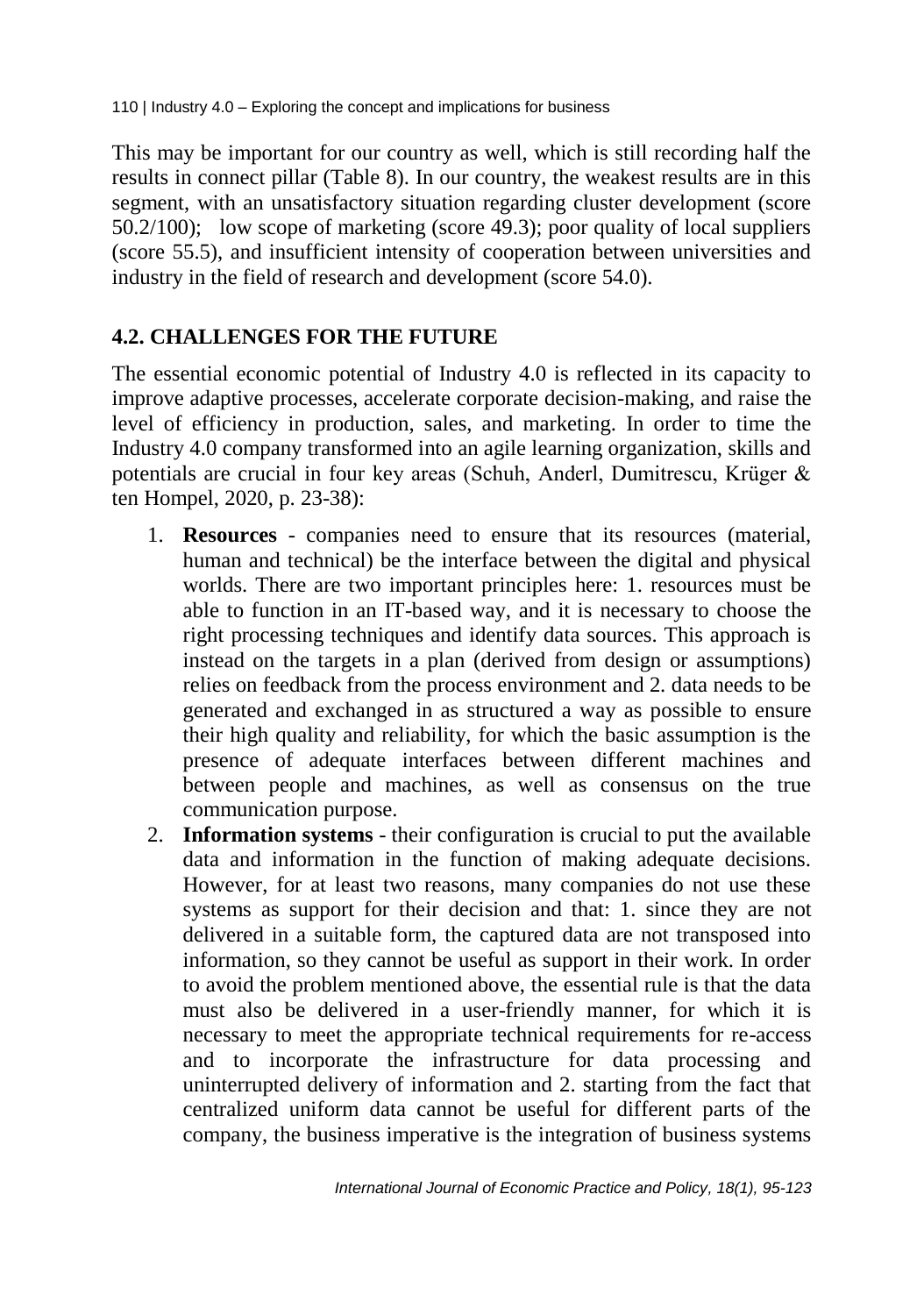that would ensure the use of common data along the value chain, which improves data use and increases agility. To fulfill the above, it is necessary to introduce an information system architecture for agile companies with a central platform that connects existing IT systems and resources. The preconditions for creating such a platform concern standard interfaces, flexibility, openness, comprehensive IT security and appropriate data quality.

- 3. **Organizational structure** unites the organization from both external and internal perspectives and as such refers to: 1. organic internal organization - it is the antithesis of a mechanistic organization, where a smaller number of limitations and a high level of individual autonomy on accountability for employed staff are envisaged, which is especially important for a dynamic business environment and a workforce with a high level of qualifications. Such an organization brings with it benefits in the sense that it simplifies and accelerates communication between different business sectors and combines different skills of employees by pulling them in the same direction, in the pursuit of the realization of commonly set goals and 2. dynamic collaboration within the value network - thanks to more efficient cooperation within dynamic and flexible networks, companies are able to approach the market more easily and meet its needs more flexibly. Horizontal order data integration and universal data exchange platforms (e.g. for joint development projects) are imposed as one of the catalysts of cooperation. An increasingly important and challenging idea is an increasingly networked, transparent and dynamic market that requires the satisfaction of individualized demand. In order to respond to such a demanding market, it is essential that companies have a clear focus on a limited number of competencies in order to create a differentiated market offering, which is known as the concept of core competence or "strategic success positions". In order to respond more quickly to changing market demands and individual specific needs, it would be beneficial for companies to pool their competencies, where working together, they can design completely new products that they could never create on their own, or this would require a lengthy internal competency building process.
- 4. **Culture** the culture of open communication and a democratic leadership style that evaluates employees according to their key contributions are essential here.

Two reasons dictate the inevitability of transforming the corporate culture, namely: 1. the willingness of employees to constantly review and adjust their own behavior as an adequate response to a vibrant environment, and 2. another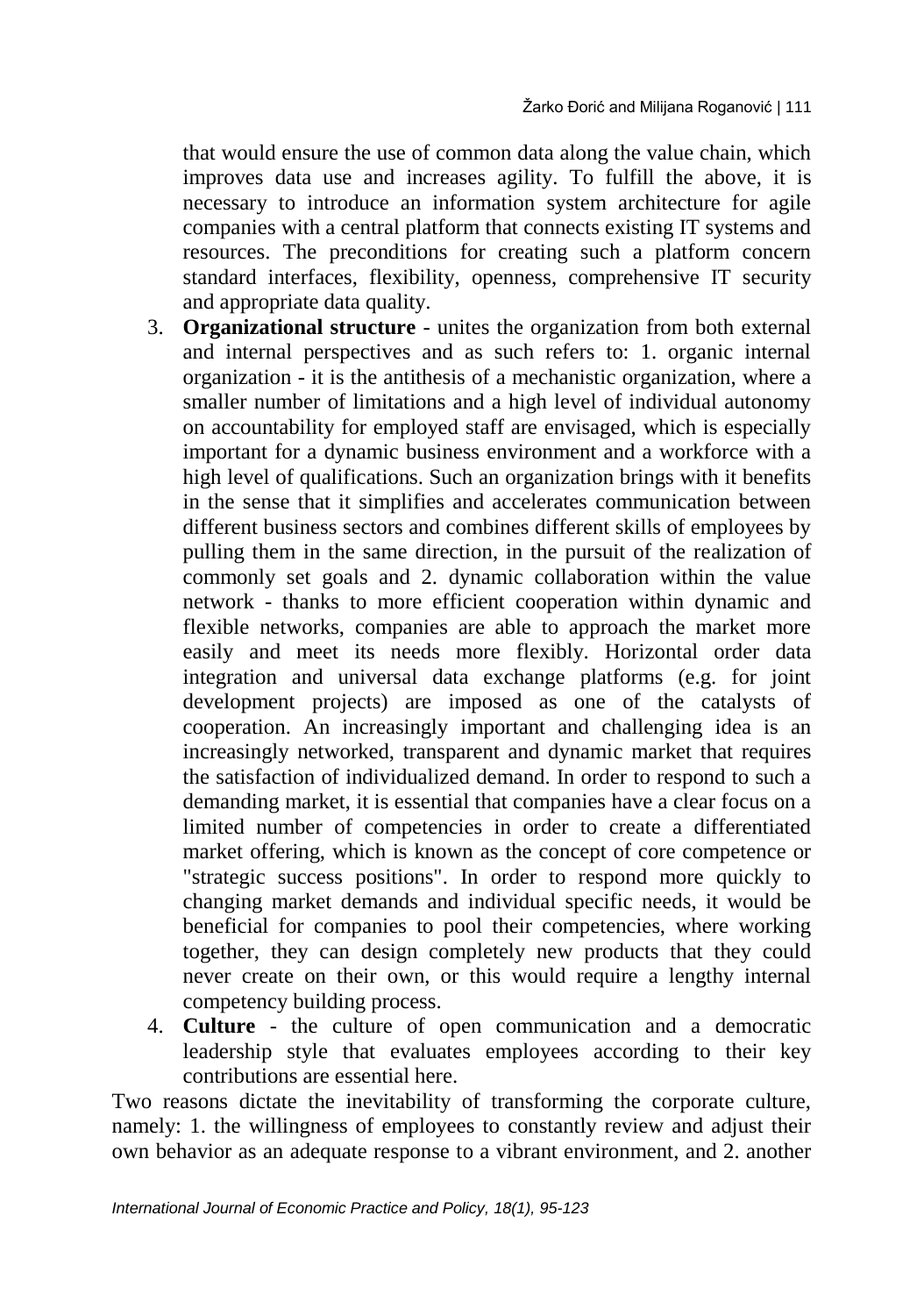principle of culture is social collaboration and a high level of trust in social relations among employees that helps accelerate the exchange of knowledge within the company.

As a first principle of the structural area of "culture", *readiness for change* concerns five key skills that employees must acquire within agile learning companies and that:

- 1. *Recognize the value of mistakes* which when investigated, it is crucial to identify their cause, not so much to look for the main culprit;
- 2. *Openness to innovation* the ability to be friendly to innovation and new methods of action is crucial to initiating radical change, even if it can sometimes be quite unconventional;
- 3. *Data-based learning and decision-making* Modern companies recognize that data-based decision-making produces faster and better results than relying on the experience of individuals. Learning, agile companies are able to do this because they continuously monitor their value-added processes by capturing the relevant data. They then analyze this data, often comparing the digital model to the physical data and base any measures on the results of the analysis. Their employees have confidence in the data and are willing to learn from it and base their decisions on it:
- 4. *Continuous professional development* it is borne in mind that the necessary skills are changing again and again under the influence of continuous changes in production technology and the increasing use of ICT, which imposes the necessity of the concept of lifelong learning for all employees. In the coming period, instead of high demand for specialists with a lot of in-depth knowledge, there will be a growing call for "multi-versatilist" - employees who have an interdisciplinary understanding of interrelated processes and are capable of acquiring the necessary specialist know-how in a short space of time and
- 5. *Shaping change* there is an imperative in which the benefits for those affected by the changes are greater. The company can respond more quickly to external changes and events.

As the second principle of the structural area "culture", *social collaboration* helps to accelerate knowledge sharing within the organization and is enabled by the combination of three capabilities and that:

- *Democratic leadership style* it refers to giving greater freedom of choice to the company's employees, which raises the level of flexibility of the organizational framework and achieves faster decision-making;
- *Open communication* in order for a company to be adaptable to market turbulence, its employees should, as a rule, have prompt access to the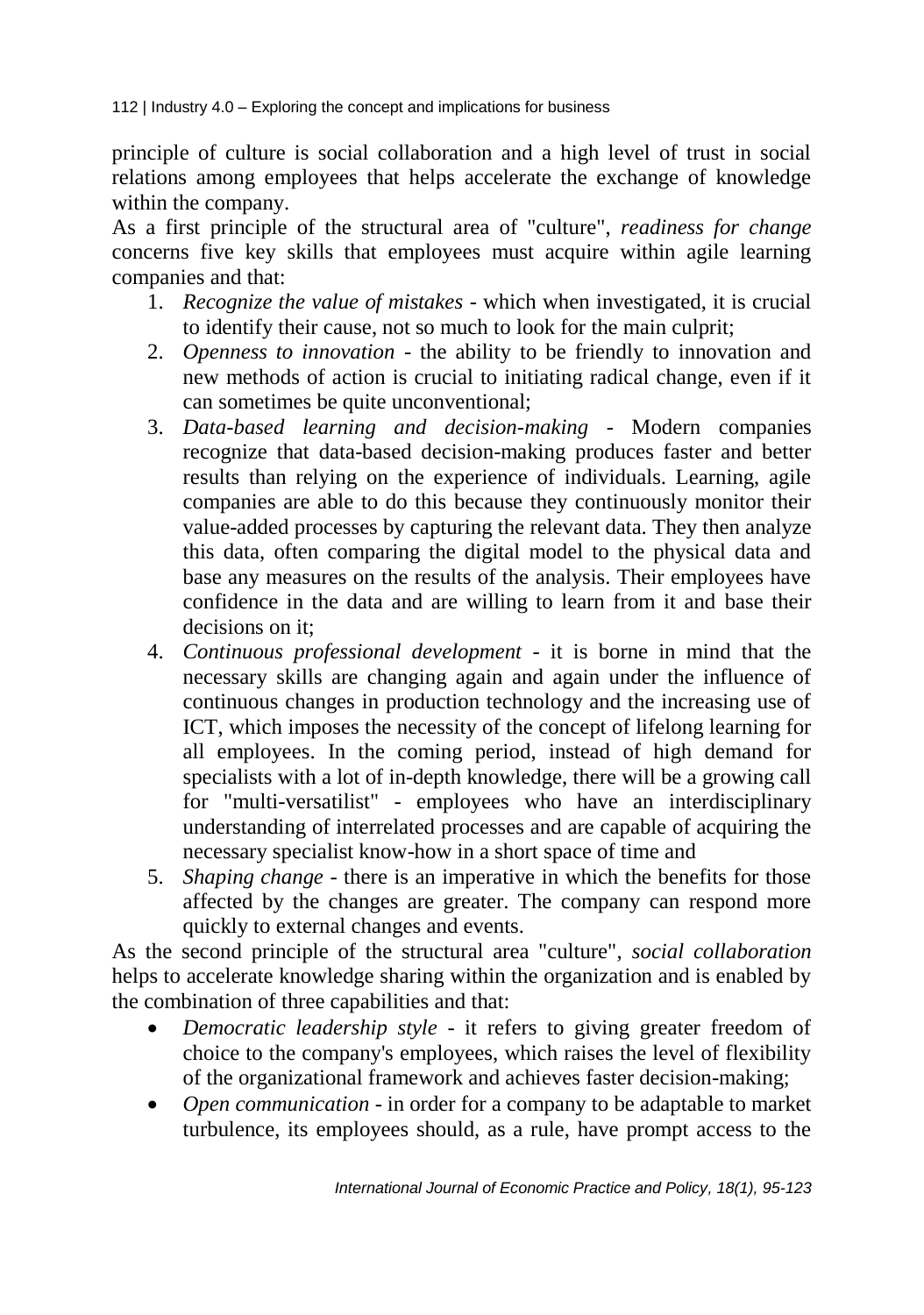necessary explicit and implicit knowledge. However, contrary to explicit knowledge (available with the help of appropriate information technology), the transfer and exchange of implicit knowledge implies direct and open communication between the people who possess it and the people who seek such knowledge and

 *Confidence in processes and information systems* - it is borne in mind that such trust enables rapid sharing of documented knowledge, in a role-base, contextual way.

Industry 4.0 produces disruptive changes in existing business models. Business leaders of the future will have to work on creating and implementing completely different business models, and one of the proposals and frameworks is *The Capgemini Consulting Industry 4.0 Framework*. As the heart of the framework and new industrial paradigms value drivers appear (Capgemini Consulting, 2014, p. 6-20). It is possible to identify eight value drivers along four main pillars in which companies can valorise huge potential through digitization of their own business: 1. Smart Solutions and 2. Smart Innovation (which primarily leverage company growth) and 3. Smart Supply Chains and the 4. Smart Factory (which mainly drives efficiency).

*Smart Solutions* refers to: a. Smart products - cyber-physical systems providing new features and functions based on connectivity and b. Smart services - open up paths for entirely new business models and markets through innovative service offerings and delivery models.

*Smart Innovation* refers to: a. Extended innovation - embraces the creation and distribution of ideas across organizational borders and b. Connected Lifecycle Innovation - differs from "ordinary" product lifecycle management in its holistic approach: product-related information is coupled with other relevant data, such as machine parameters or customer order data. It is then analyzed, processed and put to use for generating innovation, enabling data-driven R&D decisionmaking and business process innovation throughout the entire organization, such as in sales processes.

*Smart Supply Chains* refers to: a. Agile Collaboration Networks - describes the shift in horizontal integration towards a flexibly defined extended enterprise, enabling manufacturers to focus on core competencies yet allowing them to offer customized products in any market and b. Connected Supply Chains - are formed through the vertical supply network by recreating supply flows on a virtual level, allowing the seamless integration and automation of physical processes and providing companies with dramatically increased transparency.

Finally, *Smart Factory* refers to: a. Decentralized Production Control transforming the production floor into a marketplace of capacity and production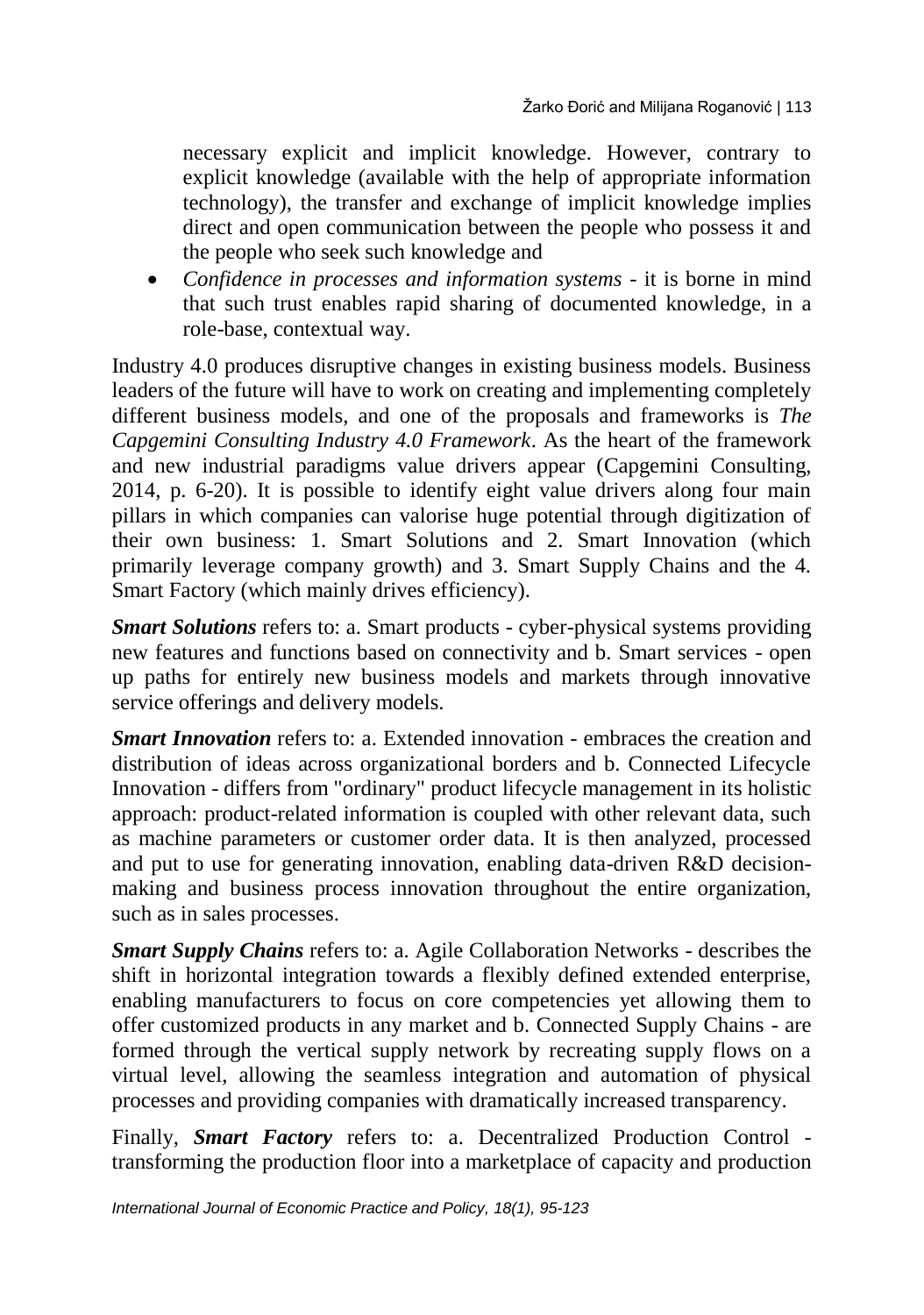needs and b. Data-driven Operational Excellence - exploiting the value of an underestimated resource Data will be the great resource of the next industrial era. Smart Factories will produce huge amounts of it, and combined with the latest analytics technologies and expertise, Data-driven Operational Excellence will help to achieve yet unreachable levels of productivity and product quality.

In order to better adapt its own portfolio to the requirements of Industry 4.0, McKinsey & Company (2016, p. 14-24) proposes five key recommendations, effective approaches and pragmatic steps that companies should take and adopt:

**1. Focus your efforts on a limited number of industry 4.0 applications.** This instead of a strategy of simultaneously targeting all possible levers. Mainly as the top five applications through which the full potential of 4IR can be realized along the entire production organization - end to end and top to bottom - highlight the following:

1. *Digital performance management* - as one of the ways to step into digital production (due to minimal use of resources and offering simplified solutions that can be quickly implemented), this type of application increases the elasticity of management processes and helps to form a way of thinking based on data and digital competencies;

2. *Predictive maintenance* - it involves mixing various data sets and using complex deep learning algorithms such as neural networks. There are three important prerequisites for the success of this application: a. appropriate change management, b. advanced level of analytical skills and c. huge expertise and knowledge of the respective asset;

3. *Yield, energy, and throughput optimization* - integrating data from process control systems with other data can certainly be helpful for companies to optimize yield, energy and throughput;

4. *Next-level automation* **-** an increased level of automation should be expected in both blue-collar and white-collar work. When it comes to white collars, the greatest potential for optimization is found in functions such as: demand planning (eg, use of predictive analytics) and order management (eg, no-touch order management) in the supply chain process and

5. *Digital quality management* - by implementing a digital documentation system that provides help record and store quality, relevant production, and service information companies can achieve significant benefits in terms of improved ability to trace errors back, and cost reductions from recalls), as well as high efficiency. Additional value can be activated with the help of semiautomated quality control (e.g., robots, wearables) and advanced quality control, including the use of new sensing technologies (e.g., computer vision).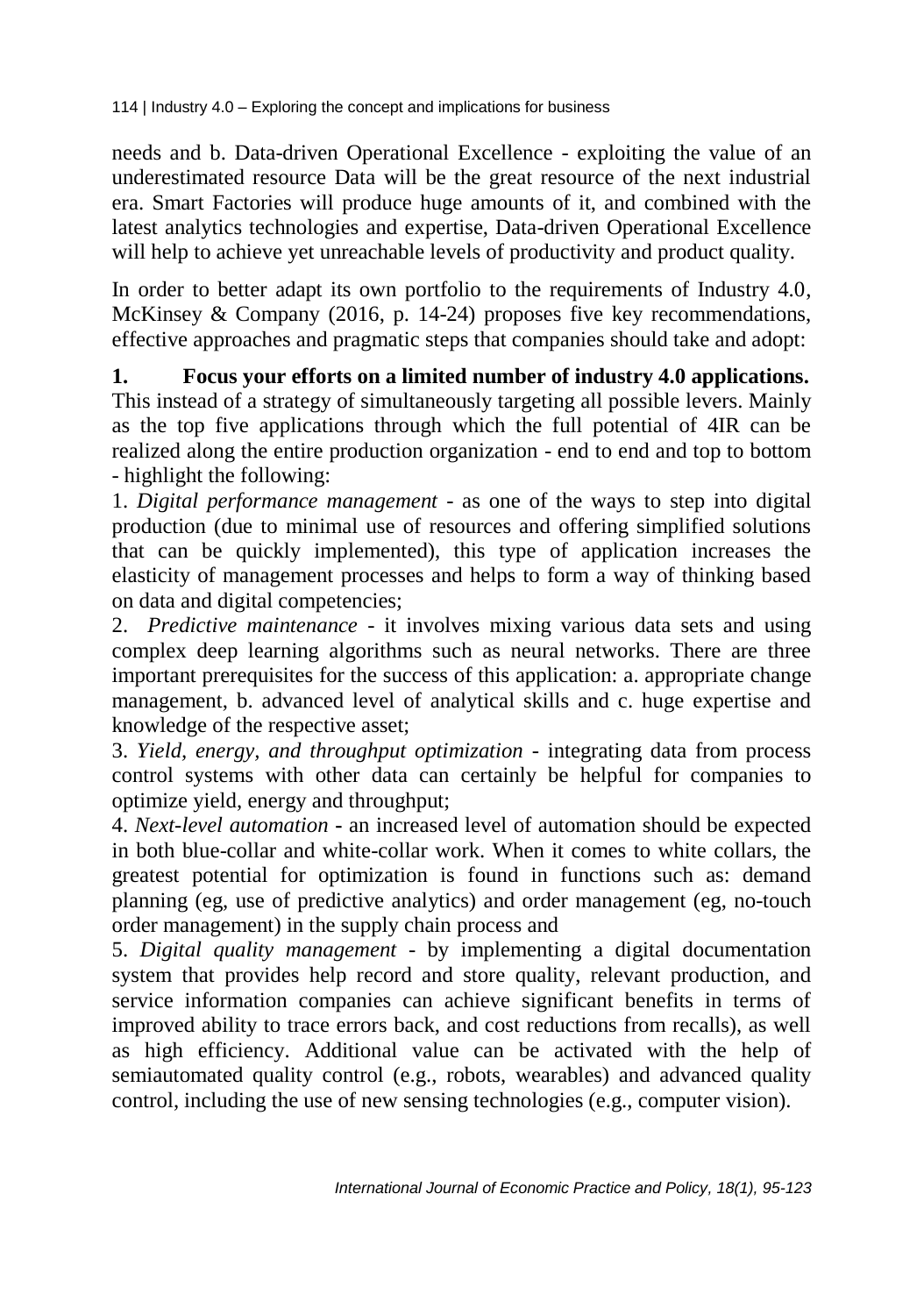#### **2. Don't be afraid of "workarounds" today, but start laying the IT foundations for a more robust solution tomorrow**

For full Industry 4.0 implementation, the so-called healthy pragmatism is necessary. The real success in the implementation of Industry 4.0 technologies, apart from the progress in the early pilot phase, requires huge investments in the overall technology package, including IoT applications and business logic integration, where the so-called data stack plays a crucial role. In connection with the previous, one of the constructive solutions for articulating the overall data strategy and ensuring the standardization of data in the entire company refers to the formation of a central data management office. This office should perform two key functions: (1) making an effort to establish a professionalized data operating model, in which instead of locking in private data warehouses, data flows are managed in a proactive way, and high-quality data is very accessible and (2) relieve the discussion of the optimal data configuration, with the proposal of a precise map on the way to the target state. Sophisticated solutions to speed up data access are reflected in big data technologies, such as data lakes that can also handle unstructured data (e.g., based on Hadoop) and message-processing technologies (such as ZeroMQ or Apache Kafka). The end result should be a holistic approach to data management throughout the product life cycle, from product planning and engineering to manufacturing and sales.

#### **3. Build a portfolio of third-party technology providers.**

In the age of Industry 4.0 we are witnessing a shift of focus from the singleprovider model to a set of integrated technology providers, for which the key prerequisites are a well-developed portfolio of potential providers and a strong partner management approach (in terms of the right choice, developing an understanding of the market, and building the capabilities to manage a "best-ofbreed" provider structure).

#### **4. Build a strong internal team with an agile mindset.**

In order to fully valorize the potential of Industry 4.0, it is crucial for companies to form a dedicated multifunctional team that initiates innovation processes through a culture of openness to constant fast experimentation and iterative improvement, as well as to build strong internal capacities that will support them in that mission. What will contribute to the full implementation of Industry 4.0 in companies is a partnership approach and cooperation between experts from operations (who have the technical domain knowledge), experts from IT (who know about advanced analytics and the company's IT architecture and infrastructure), and experts from a business who know how to link investments to a clear business case).

#### **5. Experiment with new business models.**

The technologies behind Industry 4.0, in addition to raising the level of operational efficiency, also lead to the creation of new business models based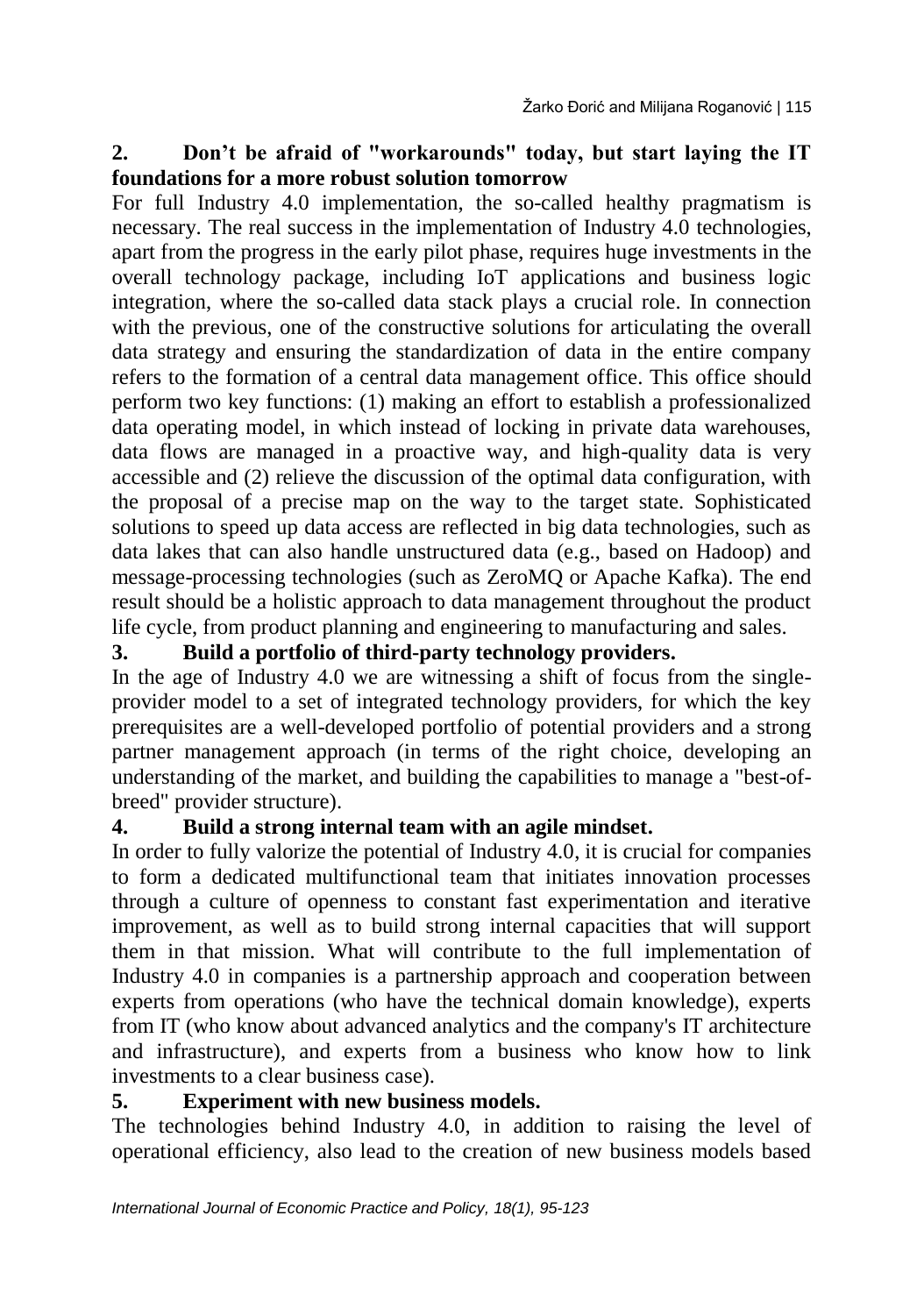on digital integration and data-based services. It is expected that manufacturers will increasingly be able to draw on real-time data from their installed base to provide new value-added services for their customers.

#### **5. CONCLUSION**

The fourth industrial revolution represents the transition to a "higher level" of production in which machines will be completely redefined in terms of communication methods and individual functions. The essence of Industry 4.0 is a networked economy, based on the application of information and communication technologies and empowered by the connection of digital devices with production resources, technologies, processes, robots and humans. The complete focus of Industry 4.0 is directed towards one goal comprehensive digitalization and automation of production, logistics and business processes.

The paper presents the way in which digitalization enables the creation of new business models by supporting the industry in shortening time to market while increasing the flexibility and efficiency of companies, thus creating the conditions for cost optimization and more profitable business, and finally, logically, gaining a competitive advantage. Many concepts from the past have undergone significant changes with the advent of the fourth industrial revolution: business models, partnerships, customer relationships, value chains, and even the traditional automation pyramid. Industry 4.0 is not just a simple investment in new technologies and tools that will contribute to improving production efficiency and raising the level of service delivery - it represents a revolution in the entire business and the basis of its growth. In that sense, the paper approaches the elaboration of the impact of Industry 4.0 on key business segments, which can be important for companies operating in our country. The general conclusion is that Industry 4.0 implies changes in standardization, new business models, information security, product availability, research, availability of adequate workforce, work processes and changes in the organizations themselves, which altogether require the more active involvement of companies in adopting and implementing new technologies in order to achieve better business results in the future. Innovations occurring in Industry 4.0 influence market players to reassess competitive positions and to further dedicate themselves to research and development. External factors such as legal regulations, cost pressure, changes in consumer habits, social and cultural aspects, etc. put direct pressure on decision-makers. These pull factors act cohesively with the push factor that predominantly represents 4.0 technologies. The key business changes brought by Industry 4.0 are focused on speed of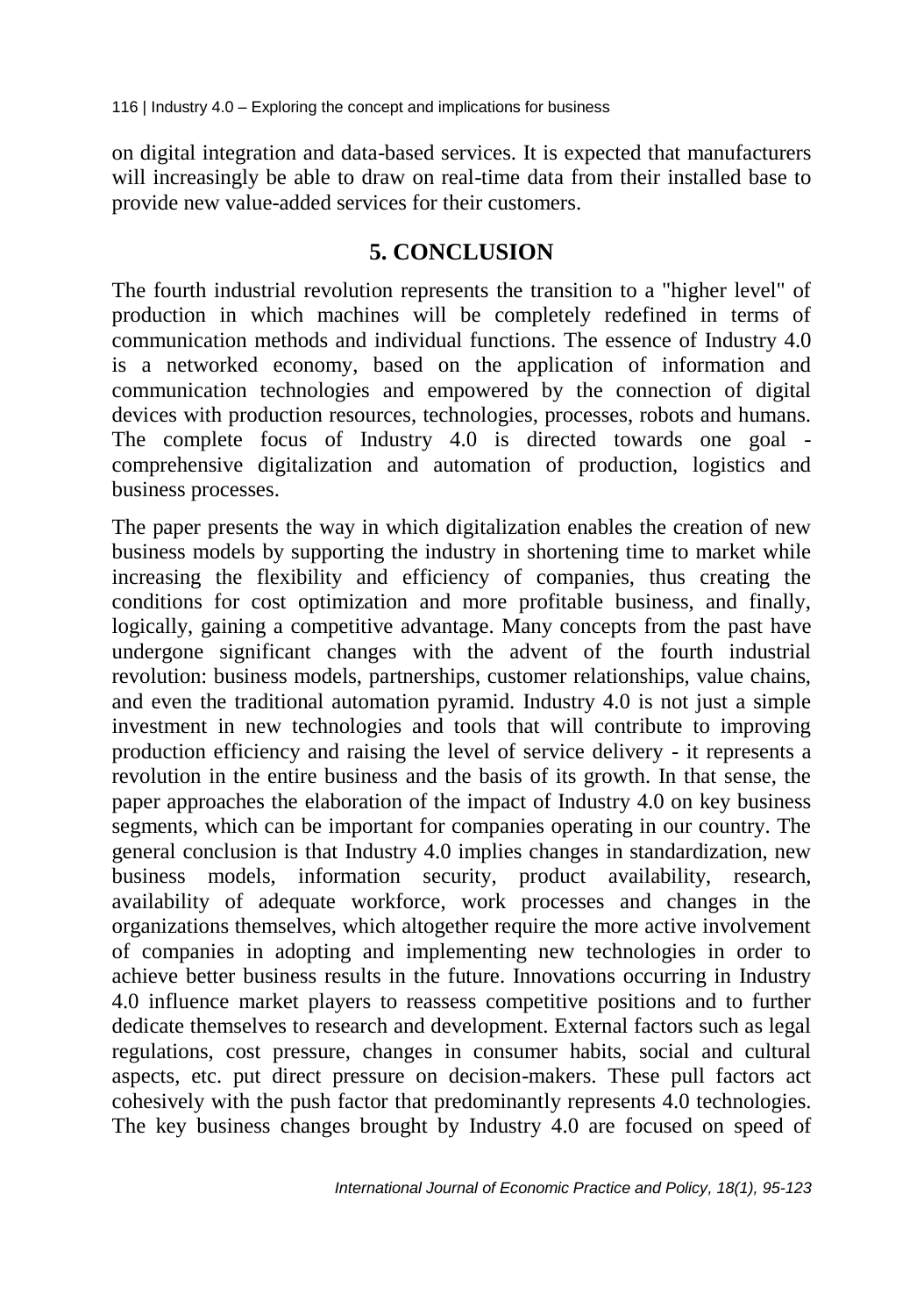reaction and communication, agility and flexibility, digital automation and the growth of trust. Elements that have been improved consequently affect productivity growth and quality realization of operations (Stajić, 2020, p.63). In the world of tomorrow, business leaders will have to accept a radically different corporate structure under the influence of Industry 4.0 on the transformation of companies. This includes the following (CGI GROUP, 2017, p.5-6):

- 1. *Corporate strategy* Industry 4.0 will impose the existence of a new portfolio of smart products and services while the entry of newly formed companies with their inherent values can be expected. In such circumstances implementing Industry 4.0 will require a C-level commitment;
- 2. *Supply chain management, operations management and product life cycle management* - bearing in mind the fact that in case companies and departments operate in silos and without mutual cooperation, it is not realistic to expect a connected demand-driven supply chain to be achieved. The basic premise for linking process control concerns the integration of operations technology (OT) and information technology (IT), operations management and business planning. Finally, digital product models for end-to-end product life cycle management will greatly benefit organizations and
- 3. *Investments* it is necessary to significantly increase investments in digital transformation and reduce the costs of activating old processes and systems.

Finally, we believe that a brief overview of our country regarding Industry 4.0 would be useful. A new industrial revolution in Serbia offers the opportunity to skip some stages of development and masters the latest innovations. Despite the strategic orientation, the current situation in our country is such that there is little interest and that there are very modest results and only slight progress in terms of affirmation of the achievements of Industry 4.0. Despite the indisputable fact that foreign direct investments are a key driver of growth in our country, they mainly (with their amorphous structure) serve as an infusion that contributes to solving problems in the capital balance, but does not significantly contribute to the path of inclusive and sustainable growth. In order to move to a sustainable growth trajectory, it is believed that industrial policies in the tradable products sectors based on Industry 4.0 solutions can play a significant role (Kopaonik Business Forum, 2021). In the coming period, the introduction of intelligent production systems (and products) based on Industry 4.0 solutions is at the same time a way to increase the share of industrial production in the formation of GDP. From the current 20%, by 2030, Serbia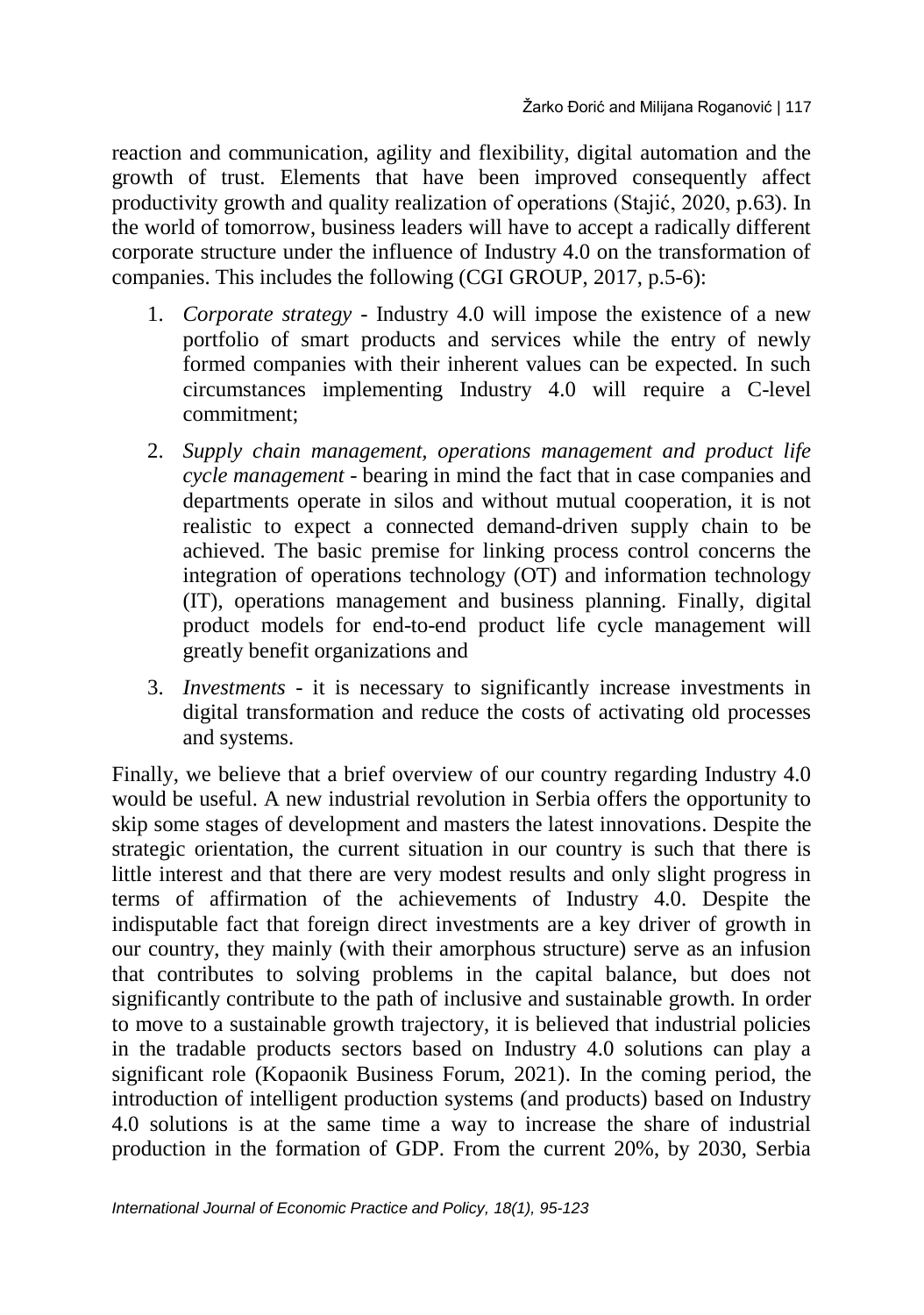could reach the share of industrial production in the formation of GDP in the amount of 35-40%, with the share of Industry 4.0 solutions in industrial output up to 40% (Kopaonik Business Forum, 2021). Before the digital transformation and renewal of technologies can be implemented using the Industry 4.0 solution, it is necessary to determine the true size of these sectors (capital, assets and number of employees) and establish strategic partnerships with global leaders. Organizational support for the new industrialization strategy could be the Industry 4.0 Competence Center under the auspices of the new Ministry of Digitization and Green Transformation (Kopaonik Business Forum, 2021).

According to the Industrial Policy Strategy 2021-2030 of the Republic of Serbia the key problem areas related to industry 4.0 when it comes to our country are:

- 1. Technology transfer through foreign direct investment and absorption of new technologies at the enterprise level, which carries the danger that Serbia will dominate the information sector focused on performing technical support and outsourcing of smaller functions, with little progress in implementing their own original solutions that can compete in the global market;
- 2. In the field of human capital, retaining and attracting talent is recognized as the biggest threat and a low level of on-the-job training and
- 3. In the domain of demand, there is a noticeable lack of sophistication of demand - most likely due to the weaker purchasing power of consumers.

Given that they make up the majority of the Serbian economy, in the light of Industry 4.0, a key chance for our country is provided in the service sectors with a high content of knowledge and intangible creative products (Industrial Policy Strategy 2021-2030 of the Republic of Serbia). It is also encouraging that in some scientific institutions and IT companies there are experts who are well acquainted with digital technologies (IoT, cloud technology etc.), develop parts of industrial software (PLM and similar) and have practical experience, so they can contribute to the development of Industry 4.0.

According to Majstorović, Đurđanović, Ni, Mitrović and Miletić (2016) the Industry 4.0 model for our country should focus on the following strategic goals: (1) work intensively on strengthening production, especially industrial, with the application of a new concept of education for production at all levels, and especially at the highest - university; (2) focus research on several key products for which research and development for new innovative products should be developed in the medium term (three to five years), including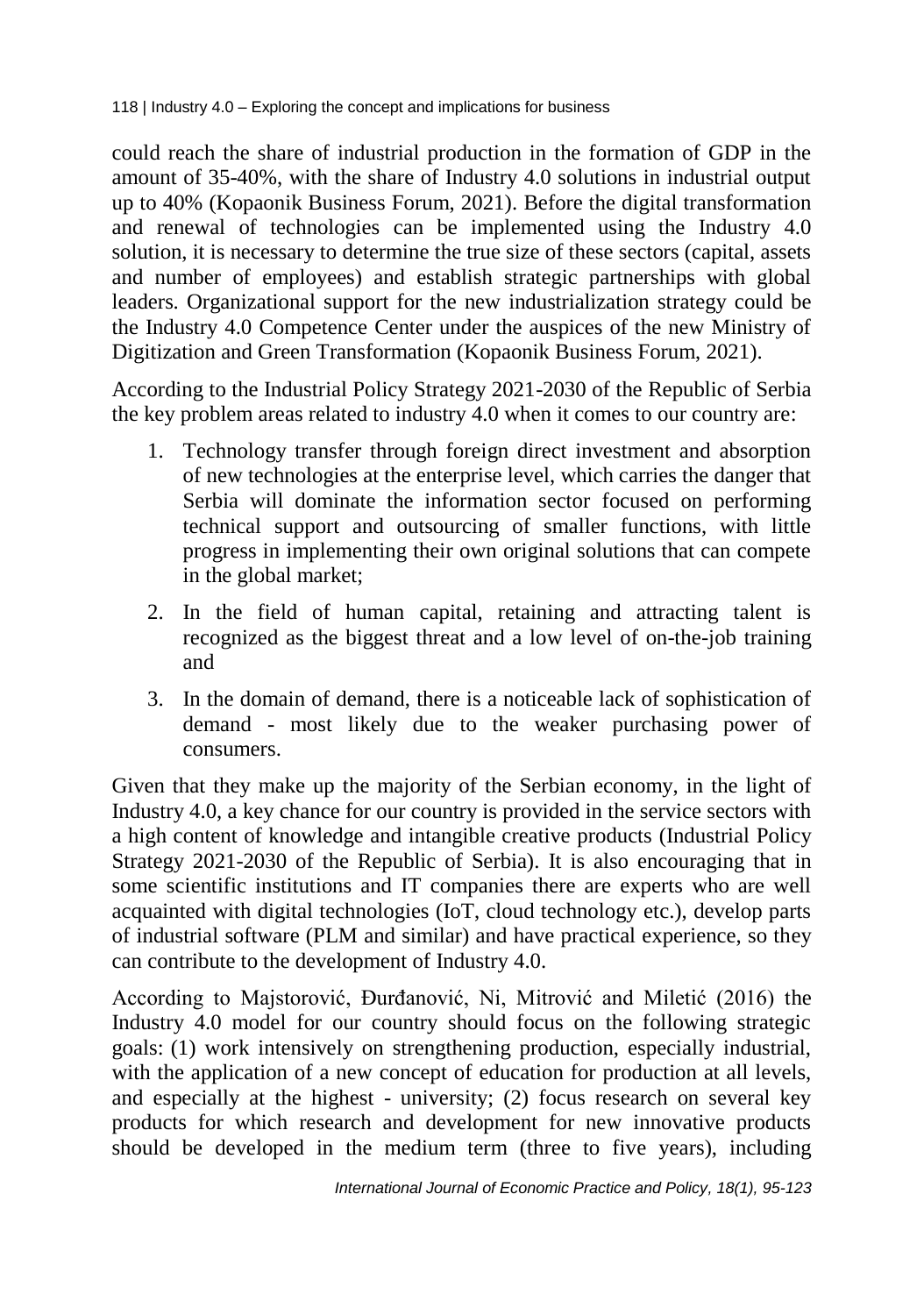scientific and technological research for them; (3) establish an entrepreneurial spirit and develop public-private partnerships, in particular through the active exchange and promotion of information and debate between stakeholders; (4) constantly remove administrative, legal and cultural obstacles to the establishment of competitive, sustainable production in our country, and (5) through government institutions and the chamber system strongly promote and support the interests of Serbian industry at regional and EU level, through all activities.

#### **REFERENCE**

- Adhikari, R. (2020). Fourth industrial revolution: From least developed countries to knowledge societies. In S. S. Aneel et al. (Eds.). *Corridors of knowledge for peace and development* (pp. 41–66). Sustainable Development Policy Institute.
- Bahrin, M. A. K., Othman, M. F., Azli, N. N., & Talib, M. F. (2016). Industry 4.0: A review on industrial automation and robotic. *JurnalTeknologi*, *78*(6-13), 137-143.
- Bazić, J. R. (2017). Trendovi promena u društvu i obrazovanju koje generiše Četvrta industrijska revolucija. *Sociološki pregled*, *51*(4), 526-546.
- Capgemini Consulting (2014). *Industry 4.0 - The Capgemini Consulting View Sharpening the Picture beyond the Hype.* www.de.capgemini.com
- CGI GROUP. *Industry 4.0 - Making your business more competitive*. (2017). Available at: www.cgi.com/manufacturing
- Cros Font, M. (2018). *Technology Mapping for Industry 4.0: a systematic review of Industry 4.0 literature* (Master's thesis, Universitat Politècnica de Catalunya).
- DELOITTE (2018). *The Fourth Industrial Revolution is here—are you ready?*  Deloitte Insights. 2018 Deloitte Development LLC.
- Deloitte Development LLC. (2016). *Deloitte analysis*. Graphic: Deloitte University Press|DUPress.com.
- Deloitte Development LLC. (2019). Deloitte Insights, *Success personified in the Fourth Industrial Revolution - Four Leadership Personas for an era of change and uncertainty*.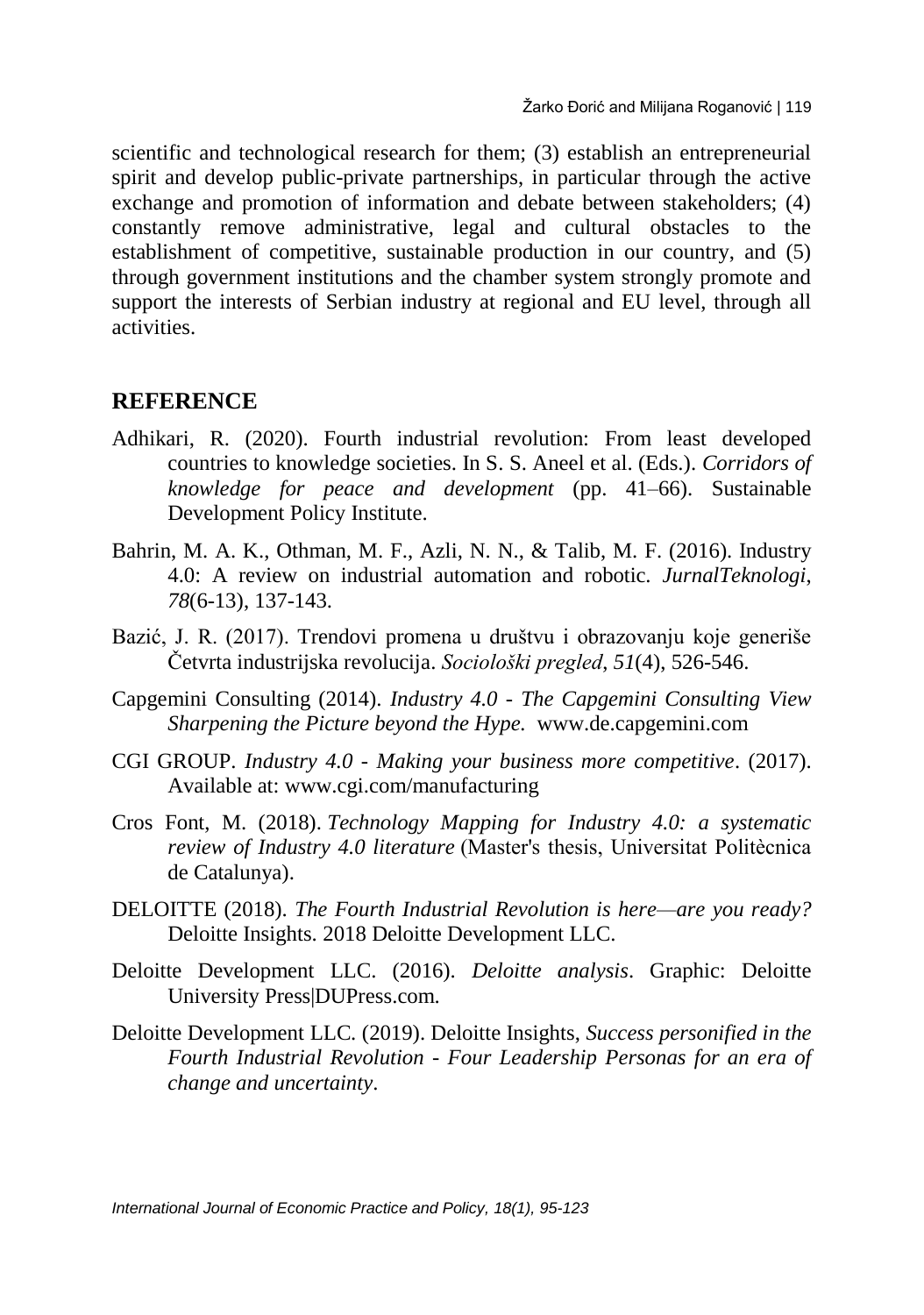- Fraunhofer IOSP. (2013). *Industry 4.0 - information technology is the key element in the factory of the future*. Fraunhofer Institute of Optronics, System Technologies and Image Exploitation, PR, 31.01.2013.
- Ghobakhloo, M. (2018). The future of manufacturing industry: a strategic roadmap toward Industry 4.0. *Journal of Manufacturing Technology Management*, *29*(6), 910–936.
- Ghobakhloo, M. (2020). Industry 4.0, digitization, and opportunities for sustainability. *Journal of Cleaner Production*, 252, 1–18.
- Hermann, M., Pentek, T., & Otto, B. (2016). Design Principles for Industrie 4.0 Scenarios. In *Proceeding from 49th Hawaii International Conference on System Sciences* (pp. 3928-3937).
- Kopaonik Business Forum. (2021). *Glavne poruke i zaključci KBF 2021*. https://www.kopaonikbusinessforum.rs/news/view/glavne-poruke-izakljucci-kbf-2021
- International Trade Centre (2018). *SME Competitiveness Outlook 2018: Business Ecosystems for the Digital Age.* Geneva, Switzerland: The International Trade Centre (ITC).
- International Trade Centre (2019). *SME Competitiveness Outlook 2019: Big money for small business Financing the Sustainable Development Goals*. Geneva, Switzerland: The International Trade Centre (ITC).
- Kaltenecker, E., & Kahle-Piasecki, L. (2019). *The Impact of the Fourth Industrial Revolution in the Ownership, Location and Internalization Advantages of Firms: An Exploratory Study*. 23rd Cambridge International Manufacturing Symposium University of Cambridge, 26 – 27 September 2019.
- Kamaruzaman, F. M., Hamid, R., Mutalib, A., & Rasul, M. S. (2019). Conceptual framework for the development of 4IR skills for engineering graduates. *Global Journal of Engineering Education*, *21*(1), 54-61.
- Karabegović, I., & Karabegović, E. (2018). Implementacija "Industrije 4.0" primjenom robota i digitalne tehnologije u proizvodnim procesima u Kini. *Tehnika – Mašinstvo, 67*( 2), 225-231.
- Lepore, D., Micozzi, A., & Spigarelli, F. (2021). Industry 4.0 Accelerating Sustainable Manufacturing in the COVID-19 Era: Assessing the Readiness and Responsiveness of Italian Regions. *Sustainability,* 2021/13, 2670.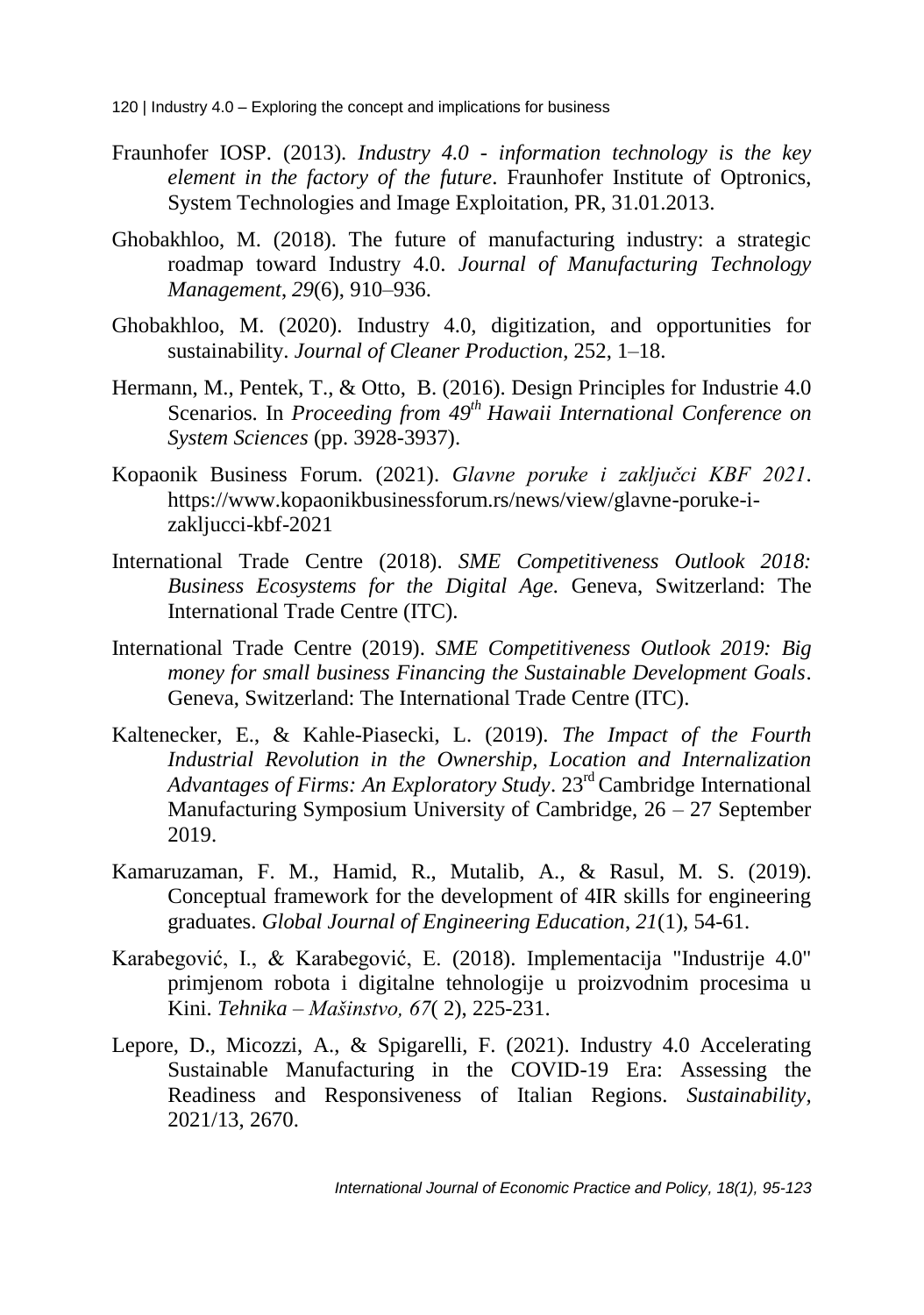- Liao, Y., Deschamps, F., Loures, E. de F. R., & Ramos, L. F. P. (2017). Past, present and future of Industry 4.0 - a systematic literature review and research agenda proposal. *International Journal of Production Research*, *55*(12), 3609–3629.
- Liu, C. (2017). International Competitiveness and the Fourth Industrial Revolution. *Entrepreneurial Business and Economics Review*, *5*(4), 111- 133.
- Majstorović, V., Đurđanović, D., Ni, J., Mitrović, R., & Miletić, M. (2016). Novo-Industrijalizacija Srbije i industrijska politika – Pogled 2020/2030. Document from *USA-EU-Japan-Serbia Manufacturing Summit.* Belgrade, Republic of Serbia.
- MacDougall, W. (2014). Industrie 4.0: Smart Manufacturing for the Future. Retrieved from

https://www.gtai.de/GTAI/Navigation/EN/Invest/industrie-4-0.html

- McKinsey Global Institute. (2013). *Disruptive technologies: Advances that will transform life, business, and the global economy*. (2013). Retrieved from https://www.mckinsey.com.
- McKinsey&Company. (2016). *Industry 4.0 after the initial hype - Where manufacturers are finding value and how they can best capture it*, Retrieved from https://www.mckinsey.com.
- McKinsey&Company. (2019). *'Lighthouse' manufacturers lead the way—can the rest of the world keep up?* Retrieved from https://www.mckinsey.com
- Ministry of Economy of the Republic of Serbia. *Industrial Policy Strategy of the Republic of Serbia 2021-2030.* Retrieved from: https://privreda.gov.rs/sites/default/files/documents/2021-08/Industrial-Policy-Strategy-2021-2030.pdf
- Popović, A. (2020). Implications of the Fourth Industrial Revolution on Sustainable Development. *Economics of Sustainable Development*, 4(2), 45-60.
- Prokopović, Ž., Prokopović, K., & Prokopović, B. (2020). Serbia and the fourth industrial revolution. *Journal of Research and Innovation for Sustainable Society (JRISS)*, 2(1), 11-15.
- PwC (2017). *Innovation for the Earth - Harnessing technological breakthroughs for people and the planet*. Davos: World Economic Forum.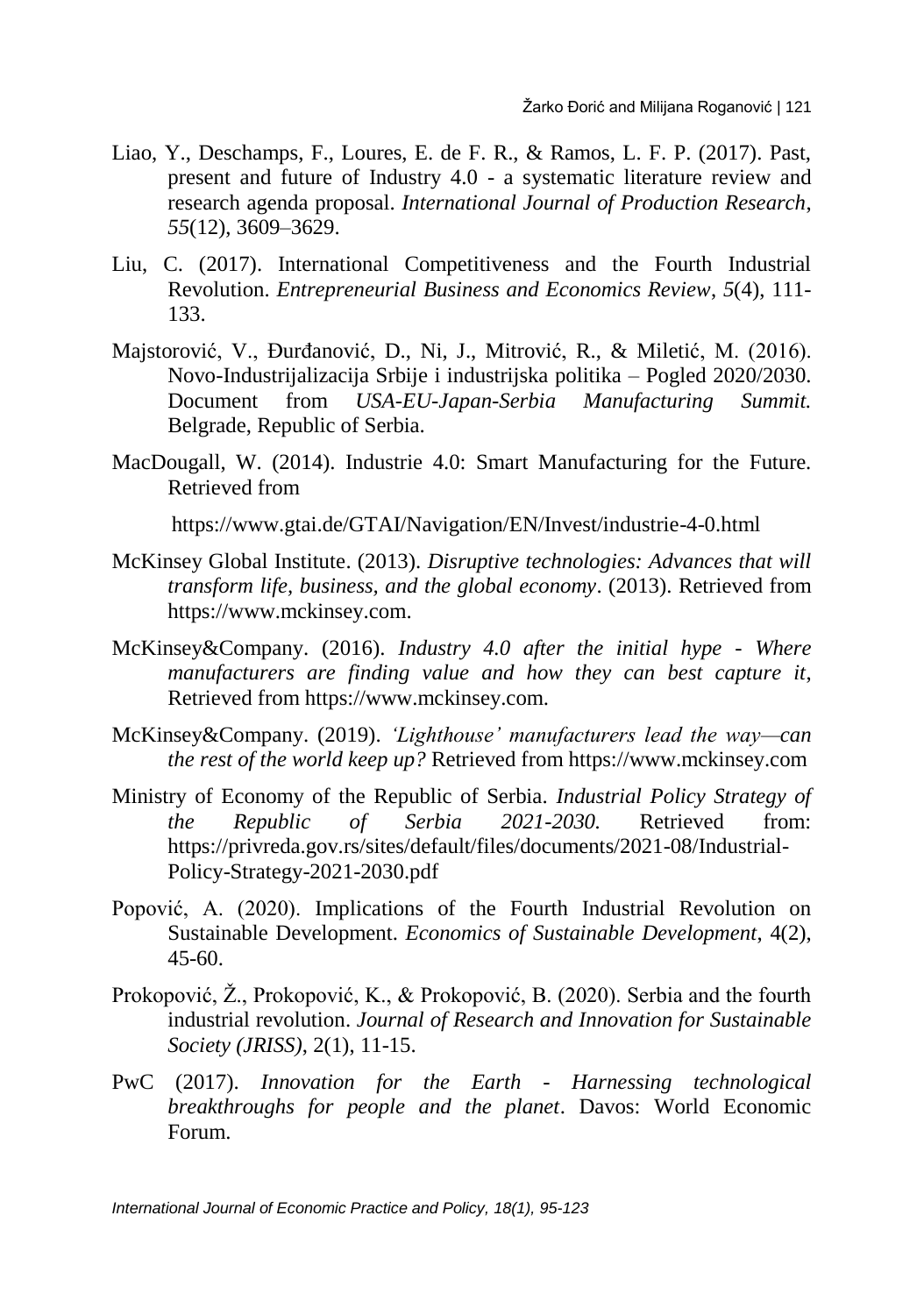- Saturno, M., Pertel, V. M., Deschamps, F., & Loures, E. D. F. R. (2017). Proposal of an automation solutions architecture for Industry 4.0. In *Proceeding from 24th International Conference on Production Research.* Poznan, Poland.
- Schäfer, M. (2018). The fourth industrial revolution: How the EU can lead it. *European View, 17*(1), 5 –12.
- Schuh, G., Anderl, R., Dumitrescu, R., Krüger, A., & Hompel, M. (2020). Industrie 4.0 maturity index. Managing the digital transformation of companies–Update 2020. *acatech STUDY*.
- Schwab, K. (2017). *The Fourth Industrial Revolution*. New York, NY, USA: Crown Business.
- Smit, J., Kreutzer, S., Moeller, C., & Carlberg, M. (2016). Policy Department A: Economic and Scientific Policy–Industry 4.0. *European Parliament, EU*, 1-94.
- Sreedharan, R., & Unnikrishnan, A. (2017). Moving Towards Industry 4.0: A systematic review. *International Journal of Pure and Applied Mathematics*, *117*(20), 929-936.
- Stajić, N. (2020). Industrija 4.0 u kontekstu upravljanja odnosima u lancu snabdevanja. *Ekonomske ideje i praksa*, 39, 61-73.
- United Nations Development Programme UNDP. Castañeda-Navarrete, J., Leal-Ayala, D., López-Gómez, C., & Palladino, M. (2019). Adaptation and adoption of Industry 4.0 in Cambodia.
- Vujović, D. (2019). The challenges of income convergence at times of the fourth industrial revolution. *Ekonomika preduzeća*, *67*(1-2), 73-82.
- World Economic Forum. (2016). *Values and the Fourth Industrial Revolution Connecting the Dots Between Value, Values, Profit and Purpose*. Global Agenda Council on Values (2014-2016), White Paper. Geneva Switzerland: World Economic Forum.
- World Economic Forum. (2018). *The Next Economic Growth Engine Scaling Fourth Industrial Revolution Technologies in Production*. White Paper. Geneva Switzerland: World Economic Forum.
- World Economic Forum. (2019). *Leading through the Fourth Industrial Revolution - Putting People at the Centre*. White Paper. Geneva Switzerland: World Economic Forum.